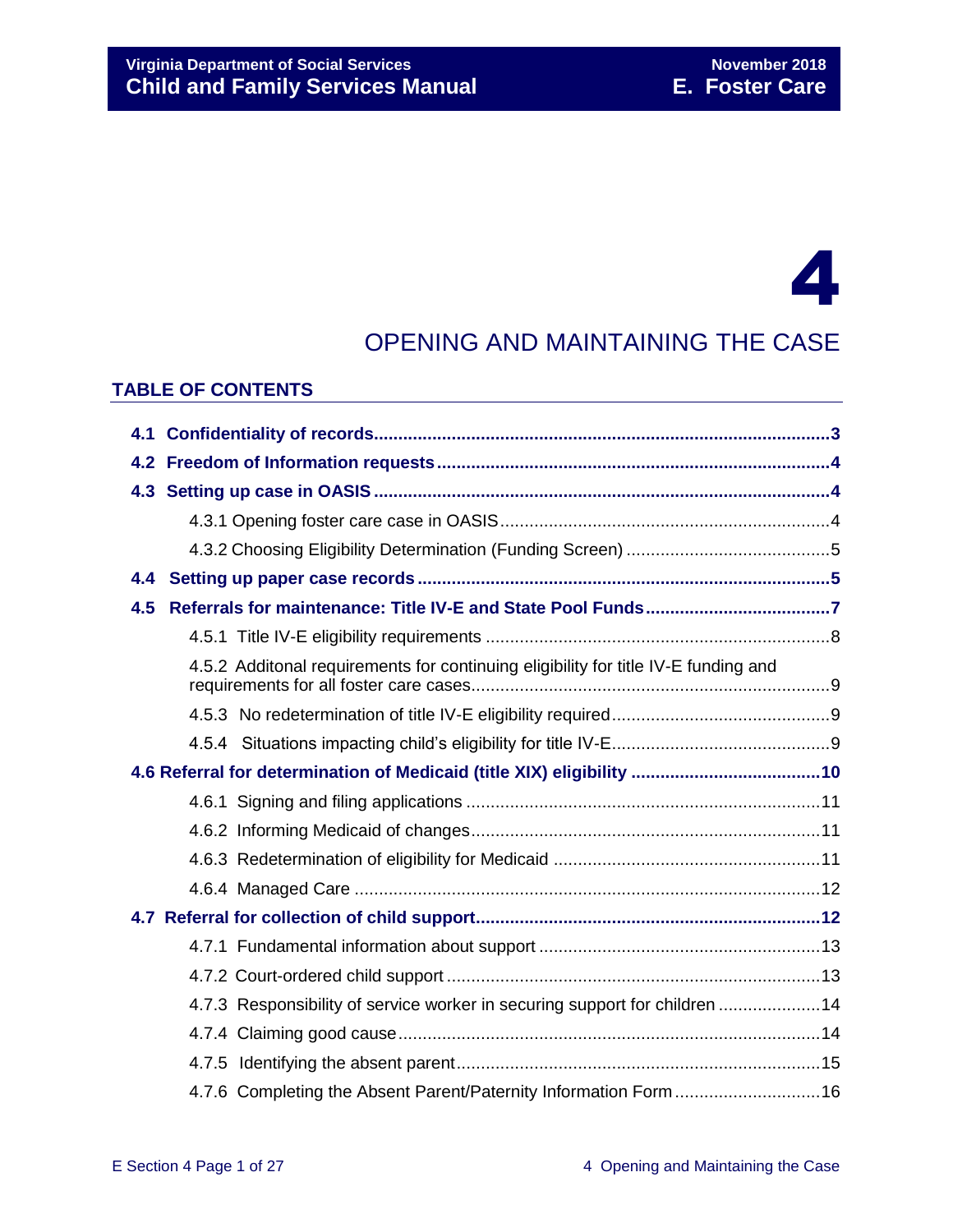**Virginia Department of Social Services November 2018 Child and Family Services Manual E. Foster Care**

|      | 4.7.8 Responsibility of the Division of Child Support Enforcement 17      |  |
|------|---------------------------------------------------------------------------|--|
|      |                                                                           |  |
|      |                                                                           |  |
|      |                                                                           |  |
|      |                                                                           |  |
|      |                                                                           |  |
|      |                                                                           |  |
| 4.9  |                                                                           |  |
|      |                                                                           |  |
|      |                                                                           |  |
|      | 4.11.1 Eligibility for Supplemental Security Income (SSI) for children 22 |  |
|      |                                                                           |  |
|      |                                                                           |  |
|      |                                                                           |  |
|      |                                                                           |  |
|      | 4.11.5 Other governmental benefits to which child may be entitled 26      |  |
| 4.12 |                                                                           |  |
| 4.13 |                                                                           |  |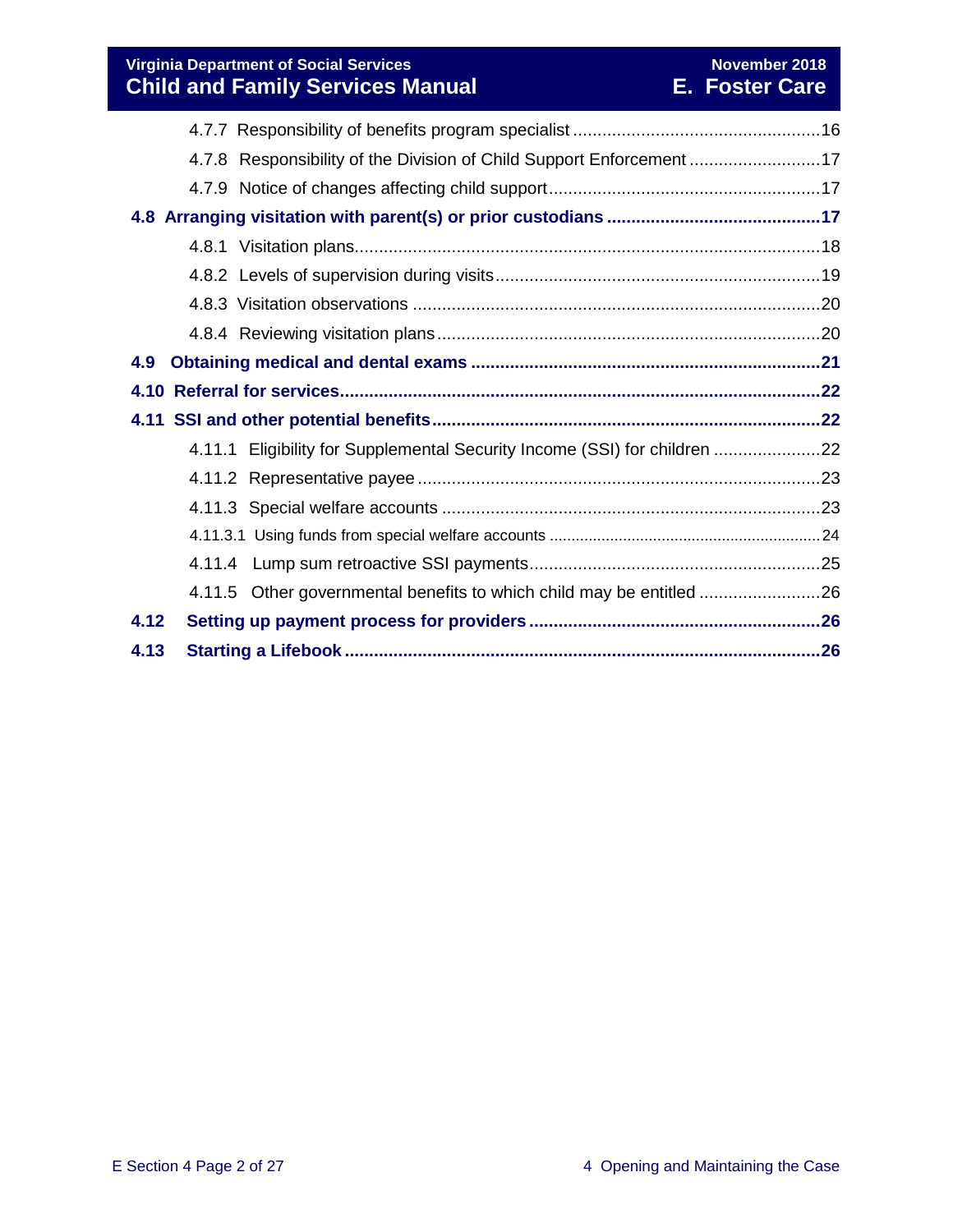# 4

# OPENING AND MAINTAINING THE CASE

# <span id="page-2-0"></span>**4.1 Confidentiality of records**

The records of children in foster care are confidential and information about children in foster care or their parents or relatives is confidential  $(\S$  [63.2-104\)](http://law.lis.virginia.gov/vacode/63.2-104/). The Local Department of Social Services (LDSS) may disclose information:

- Upon order of the court; for instance, to the Guardian ad litem and the Court Appointed Special Advocate (CASA) who are appointed to a child as the result of a court order.
- When the LDSS determines that disclosure is in the best interest of the child and the person has a legitimate interest in the records and information in a child protective services (CPS) case, without a court order and without the consent of the family. Persons with a legitimate interest include, but are not limited to:
	- o Persons responsible for investigating a report of known or suspected abuse or neglect or for providing services to the child or family, including multidisciplinary teams and family assessment and planning teams, lawenforcement agencies, and Commonwealth attorneys.
	- o Child welfare or human services agencies in Virginia when they request information to determine compliance with a child-protective services plan or court order.
	- $\circ$  Personnel of the school or child day program as defined in § [63.2-100](http://law.lis.virginia.gov/vacode/63.2-100/) that the child attends so the LDSS can receive ongoing information on the child's health and behavior, and the activities of the child's custodian.
	- $\circ$  Parent, grandparent, or potential caretaker of the child in the event the LDSS has to remove the child from his custodian.
	- o The Commitment Review Committee and the Office of the Attorney General for the purposes of sexually violent predator civil commitments (§ [63.2-105\)](http://law.lis.virginia.gov/vacode/63.2-105/).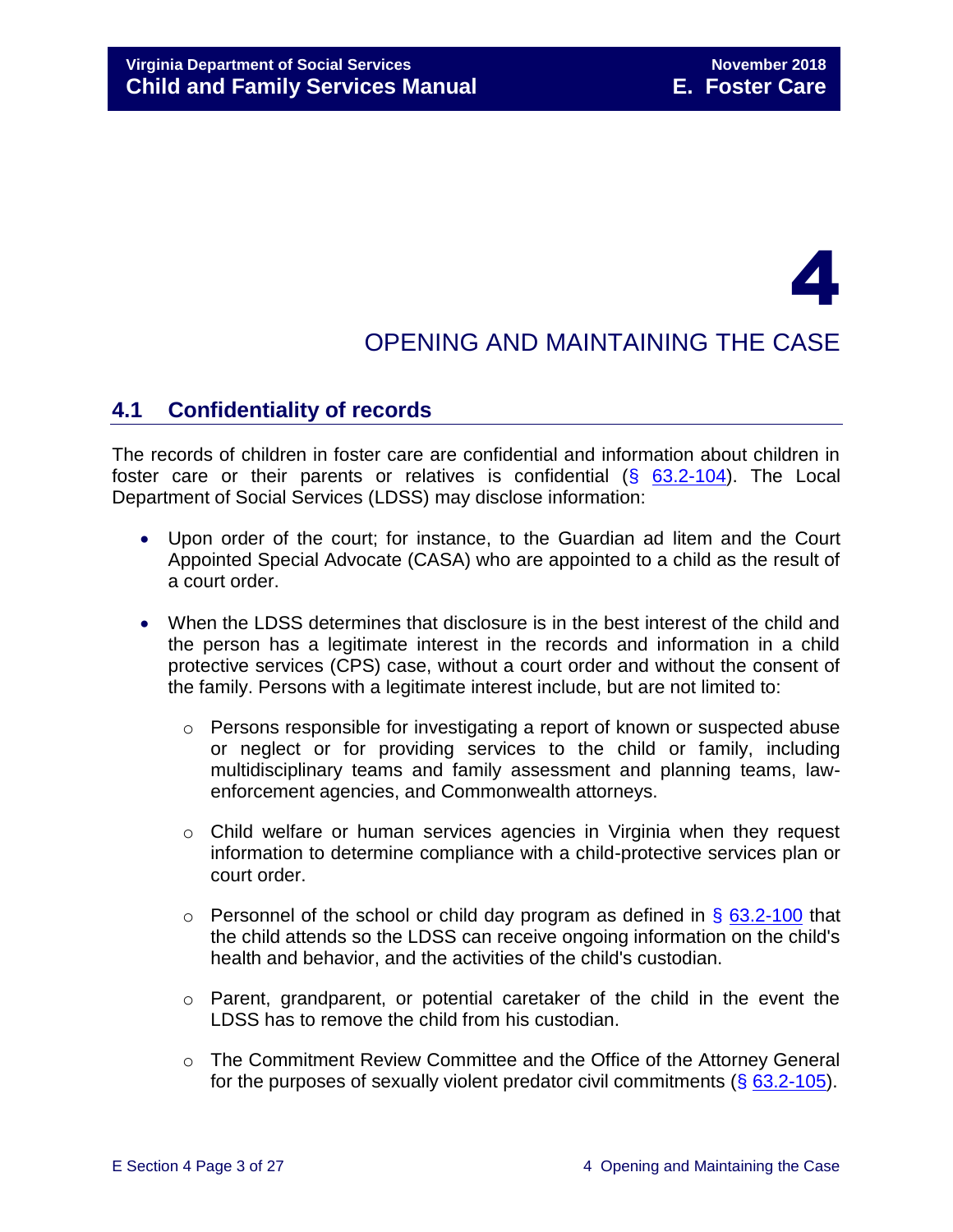#### **Virginia Department of Social Services November 2018 Child and Family Services Manual E. Foster Care**

 When the LDSS refers the child and family to the Family Assessment and Planning Team (FAPT) for assessment, services, or funding, obtaining proper consent to share information with the team if LDSS does not have custody of the child  $(**§** 2.2-5210).$  $(**§** 2.2-5210).$  $(**§** 2.2-5210).$ 

For additional information, see the Child Protective Services Manual, Part 9 Confidentiality, [Section 9.7](http://www.dss.virginia.gov/family/fc/index.cgi#manuals) on Release of Information to Legitimate Interests.

## <span id="page-3-0"></span>**4.2 Freedom of Information requests**

Code of Virginia § [2.2-3700](http://law.lis.virginia.gov/vacode/2.2-3700/) (Virginia Freedom of Information Act) requires that official records held by public agencies are to be open to inspection. Any individual may exercise his or her Virginia Freedom of Information Act rights to see public information in the custody of any public agency. The Act provides procedures for requesting records and responding to those requests. It also provides exceptions to providing certain information to individuals who make requests pursuant to the Code of Virginia.

The provisions of Code of Virginia  $\S$  [2.2-3700](http://law.lis.virginia.gov/vacode/2.2-3700/) et seq. apply to all governmental entities. It includes the request of current and former clients to have access to their LDSS records (see [section 19.9.5](file://///Vaultcelerra.co.dss.state.va.us/Workgroup/Family_Services/DFS%20Child%20and%20Family%20Services%20Manual/E.%20Foster%20Care/Foster%20Care%20June%202017/section_19_closing_a_case_to_foster_care.draft.docx) Access to records after closure). Except as otherwise specifically provided by law, all official records shall be open to inspection and copying by any citizens of the Commonwealth during the regular office hours of the custodian of such records.

### <span id="page-3-1"></span>**4.3 Setting up case in OASIS**

The Code of Virginia and federal law require that information be maintained in the stateapproved Child Welfare Information System, OASIS, and that every child in foster care be tracked so that the Virginia Department of Social Services (VDSS) may monitor service delivery and planning for achieving permanency  $(\S$  [63.2-907\)](http://law.lis.virginia.gov/vacode/63.2-907/). This includes children placed under a non-custodial foster care agreement. OASIS is Virginia's official system of record in which cases shall be documented and tracked.

#### <span id="page-3-2"></span>**4.3.1 Opening foster care case in OASIS**

- Information for every child in foster care shall be entered into OASIS as soon as possible but **no later than five (5) calendar days** after the child's custody is transferred to a LDSS or he is placed in foster care. A delay in entry in OASIS will result in a federal penalty under the federal Adoption and Foster Care Analysis and Reporting System (AFCARS). The worker is responsible for entering and updating all case data in OASIS as soon as possible but **no later than 30 calendar days** after each activity or event, with two exceptions:
	- o Placement and funding information for children shall be entered **within five (5) business days** of any placement change, in order to accurately track the whereabouts of children in care.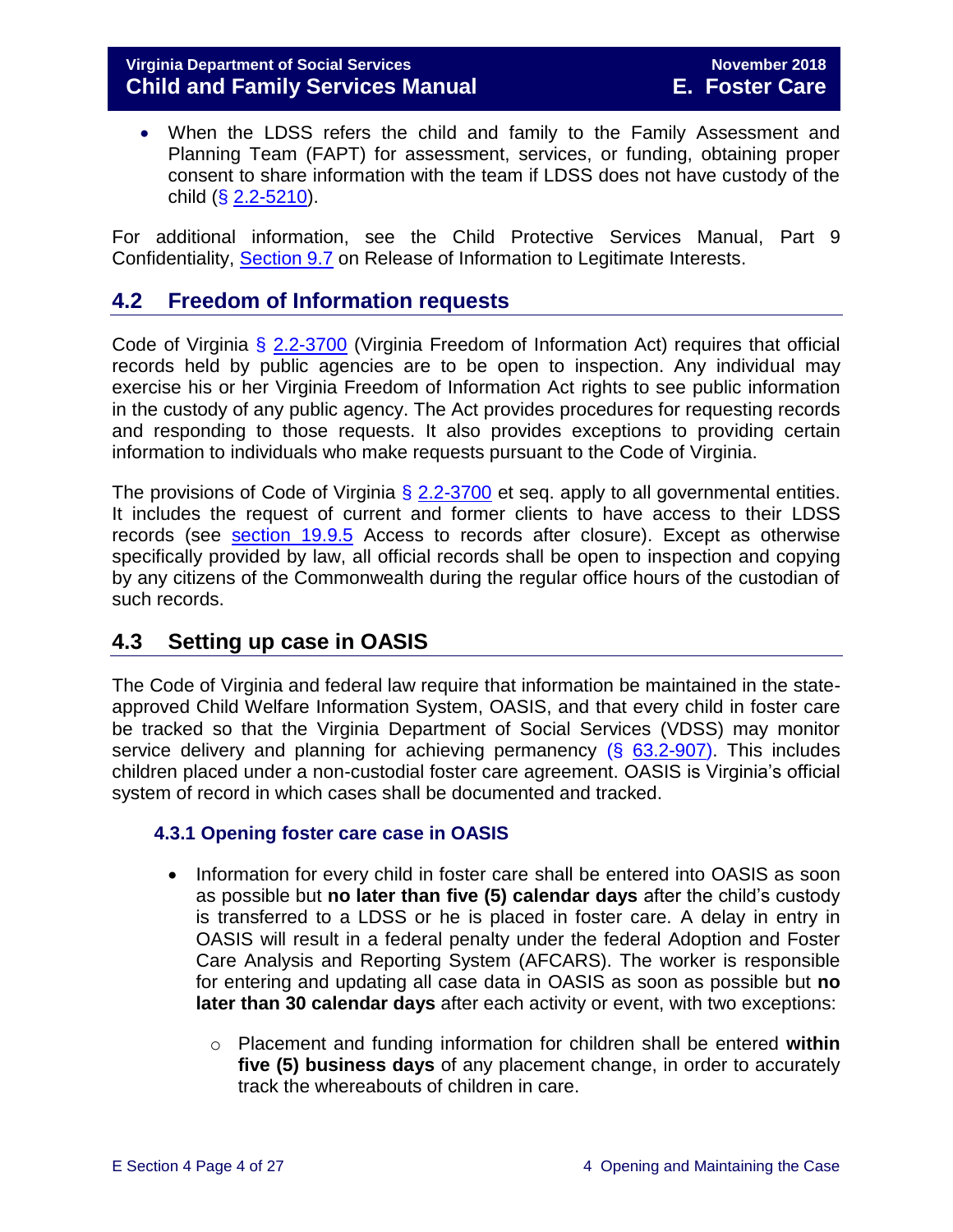- When entering placement information into OASIS, verify that the contract agency matches the Licensed Child Placing Agency (LCPA)/Children's Residential Facility (CRF) licensure information received by the worker before placement. If a LCPA/CFR is not listed on the pick list in OASIS, the service worker should contact the OASIS help desk to request an addition to the pick list.
- o The foster care case should be closed **within five (5) business days**  after the child leaves the care of the LDSS.
- The case is opened in the family's name. A child in the custody of the LDSS or in a non-custodial foster care placement is considered a member of a family case.
- The case is opened in the child's name if there is no known family (e.g., in abandonment cases).

#### <span id="page-4-0"></span>**4.3.2 Choosing Eligibility Determination (Funding Screen)**

There are two sources of maintenance funds for children in foster care: title IV-E for title IV-E eligible children and CSA-state pool funds for non-title IV-E eligible children. These categories determine the source of maintenance payments made on behalf of the child. In order to receive federal funding, workers shall identify the eligibility category on the Funding Source Screen in OASIS.

When documenting a change in maintenance costs due to a birth date, enhanced payment, etc., the worker should input the information so that it is effective the first day of the month following the actual date that initiated the rate change.

For additional instructions on entering data on maintenance payments into the Funding Source Screen see **Section 18.1.8** of this chapter or OASIS help.

# <span id="page-4-1"></span>**4.4 Setting up paper case records**

OASIS is the official case record for all foster care cases and is supplemented with forms, letters, and other original hard copy documents, which shall be retained in the paper case record. *Each child in the case should have their own individual paper case record.* Most of the case documentation will be in OASIS, however, and not in the paper file. It is not necessary to copy the screens into the case record unless this is the policy of the LDSS. Original documents (Social Security card, birth certificate, psychological reports, etc.) will remain in the paper record, as well as documents that require signatures. Many of the foster care forms are either in OASIS and can be completed and printed as needed, or are available on the DSS public website or SPARK page under "Forms".

Material in the paper case record should be separated into divisions, grouping the same or similar forms and documents together. Within each division, material shall be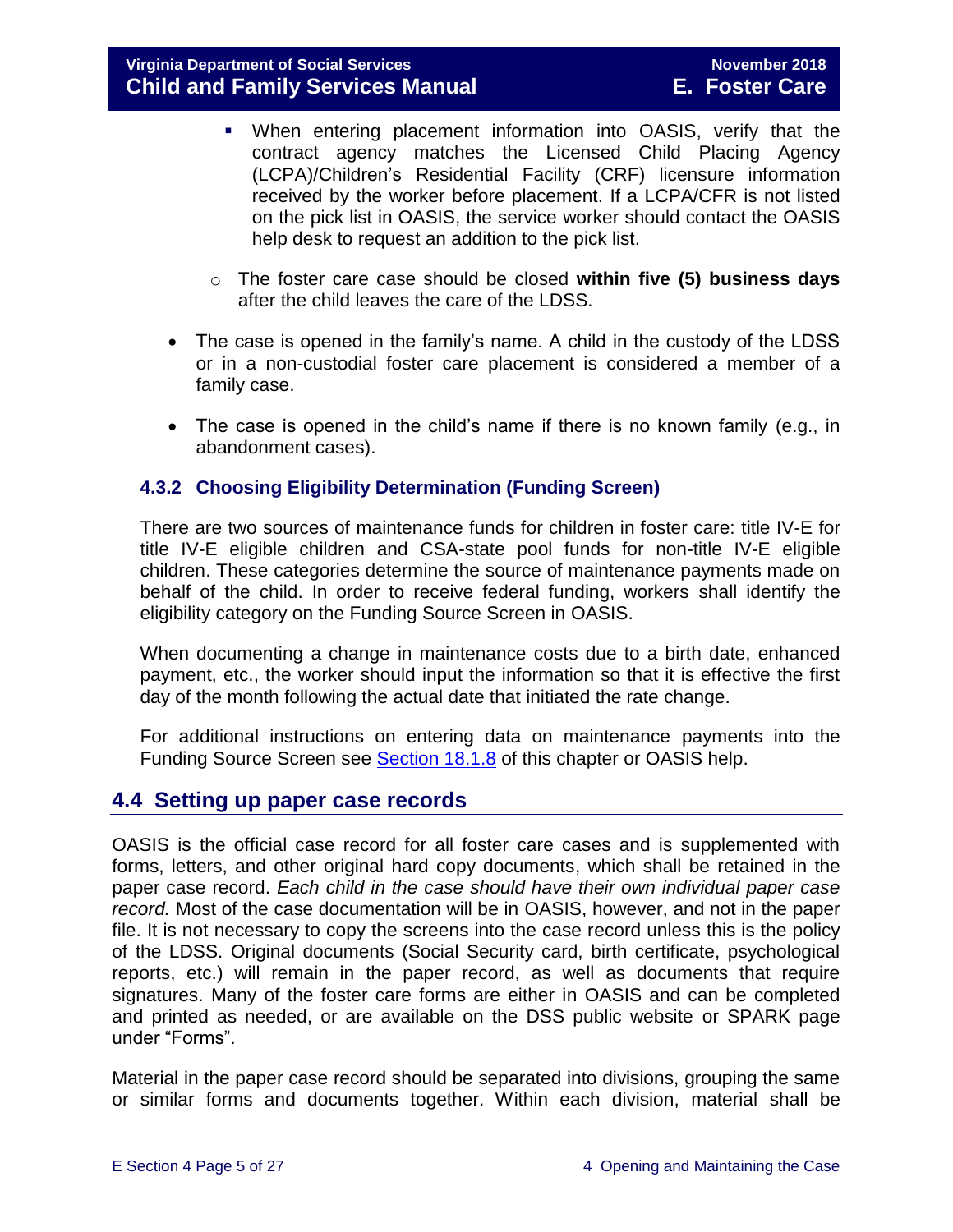fastened together in chronological order with the most recent material on top. A suggested paper case record format follows:

- Essential documents:
	- o Referral to benefits program specialist for title IV-E determination and Medicaid.
	- o Birth verification.
	- o Social Security card and/or application.
	- o Copies of medical insurance cards.
- Legal documents with original signatures:
	- o Petitions.
	- o Entrustments.
	- o Foster care plans (including the court approved Individual and Family Service Plan (IFSP).
	- o Court orders.
	- o ICPC Forms.
- Agreements with original signatures:
	- o Non-custodial foster care agreements.
	- o Foster family home placement agreements.
	- o Independent living agreements.
	- o Respite care agreements.
	- o Permanent foster care agreements.
- Current photograph, taken at least annually.
- Reports:
	- o Social histories.
	- o School reports.
	- o Medical reports.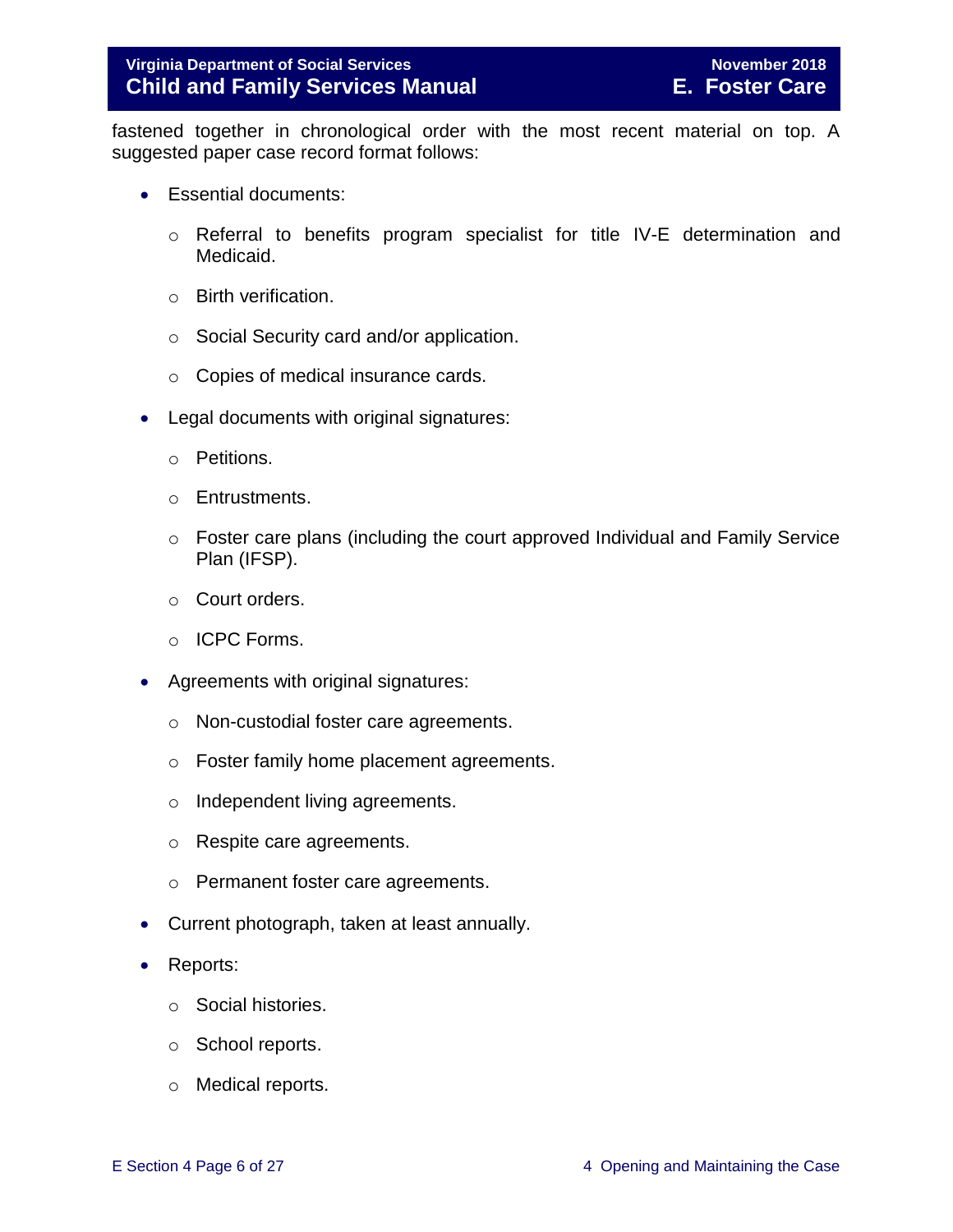- o Psychological reports.
- o Quarterly provider reports.
- Residential care:
	- o Application.
	- o Placement reports.
- Correspondence in chronological order:
	- o Notice of visitation.
	- o Notice of placement change.
	- o Notice of panel review.
	- o CPS summary or affidavit.
	- o Other correspondence.
- Funding:
	- o Title IV-E determinations.
	- o CSA documentation.
	- o Purchase orders and invoices.
- Adoption documents:
	- o Termination of Parental Rights.
	- o Adoption Assistance Agreement (if applicable).
	- o Adoptive home placement agreement.

# <span id="page-6-0"></span>**4.5 Referrals for maintenance: Title IV-E and State Pool Funds**

All children in foster care placements are eligible to receive room, board, supervision, a supplemental clothing allowance, transportation to visit family members, and transportation to remain in the school in which the child was enrolled at the time of placement if determined to be in the child's best interests. Maintenance is defined by federal law and additional information about maintenance payments and amounts is available in [Section 18](file://///Vaultcelerra.co.dss.state.va.us/Workgroup/Family_Services/DFS%20Child%20and%20Family%20Services%20Manual/E.%20Foster%20Care/Foster%20Care%20June%202017/section_18_funding_maintenance_costs.draft.docx) of the chapter. For information on arranging and paying for school transportation for the child to remain in the same school see Virginia Department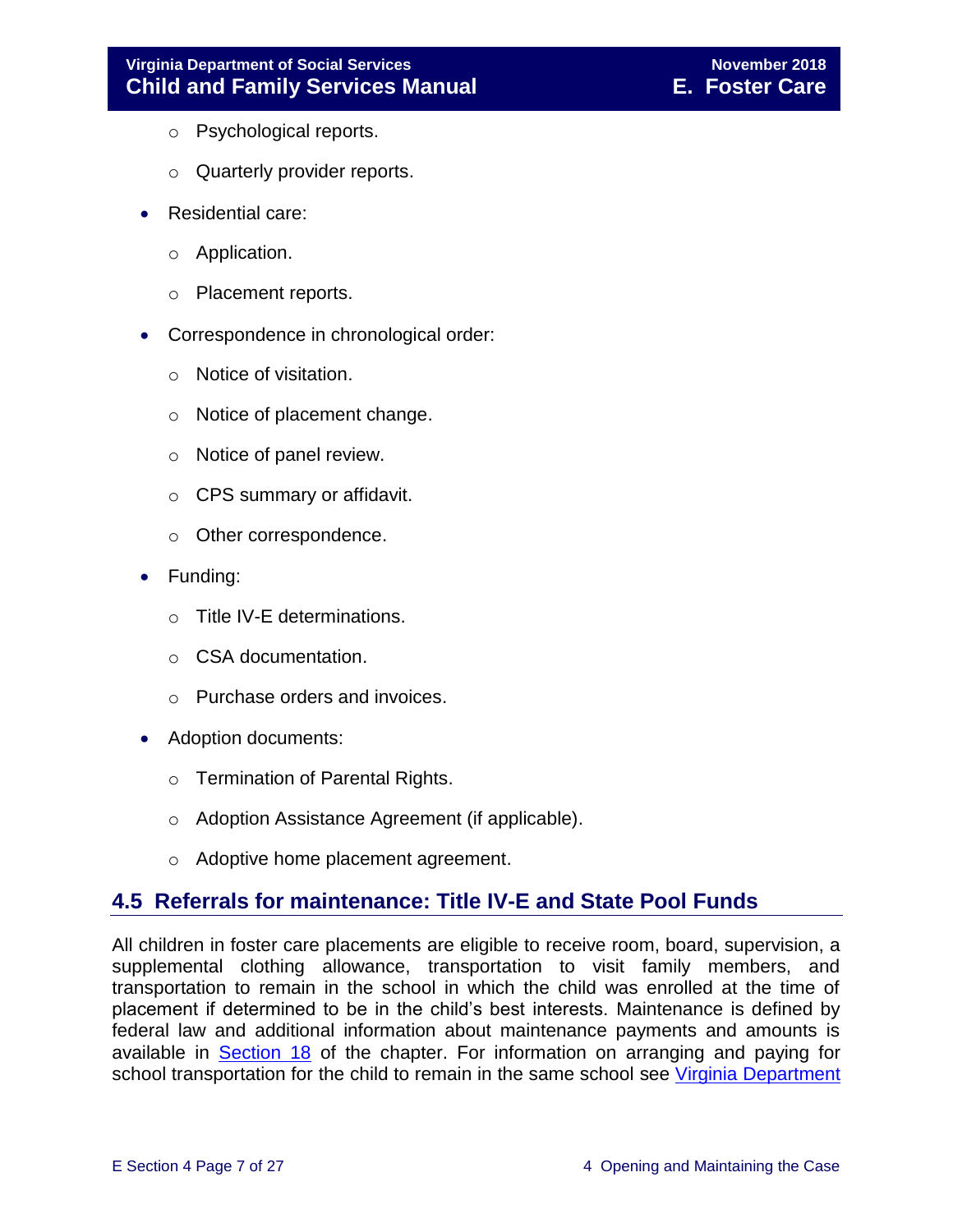[of Education and Virginia Department of Social Services Foster Connections: Joint](http://spark.dss.virginia.gov/divisions/dfs/fc/guidance.cgi)  [Guidance for School Stability of Children in Foster Care.](http://spark.dss.virginia.gov/divisions/dfs/fc/guidance.cgi)

#### <span id="page-7-0"></span>**4.5.1 Title IV-E eligibility requirements**

For children who meet title IV-E eligibility requirements, the federal government partially funds maintenance costs of children in foster care. All children in care are to be referred to benefits program specialist for an initial determination of title IV-E eligibility. Procedures for determining a child's eligibility for IV-E funds are found in the [Title IV-E Eligibility Manual.](http://spark.dss.virginia.gov/divisions/dfs/iv_e/index.cgi#manual)

- The service worker shall refer a child for screening **within ten (10) calendar days** of the court commitment order, the date the voluntary entrustment agreement is signed, or the date the non-custodial agreement is signed.
- The service worker is responsible for providing the benefit programs specialist the following documents for the eligibility file:
	- Copy of the birth certificate.
	- Copies of legal documents including affidavit pertaining to the removal, petitions, entrustments, service plans or the court approved IFSP, court orders, and ICPC forms.
		- Note: It is very important to provide the petition that initiated the episode of foster care. This petition is used to assist in establishing which month eligibility begins. The court orders are used to determine and start the clock on timeliness of hearings to continue title IV-E eligibility.
	- Copies of agreements including non-custodial foster care agreements, foster family home placement agreements, voluntary continuing services and support agreements, independent living arrangement agreements, and permanent foster care agreements.
	- Copies of placement applications, licensures, placement reports and financial contracts.
	- Copies of purchase orders and invoices.
	- For adoption cases: copies of the adoption assistance agreement and the adoptive home placement agreement.
- The service worker is responsible for referring and providing information to the benefits program specialist that is used in making the title IV-E eligibility determination. The [Title IV-E/Medicaid Eligibility Form](http://spark.dss.virginia.gov/divisions/dfs/iv_e/) is available on the DSS internal website.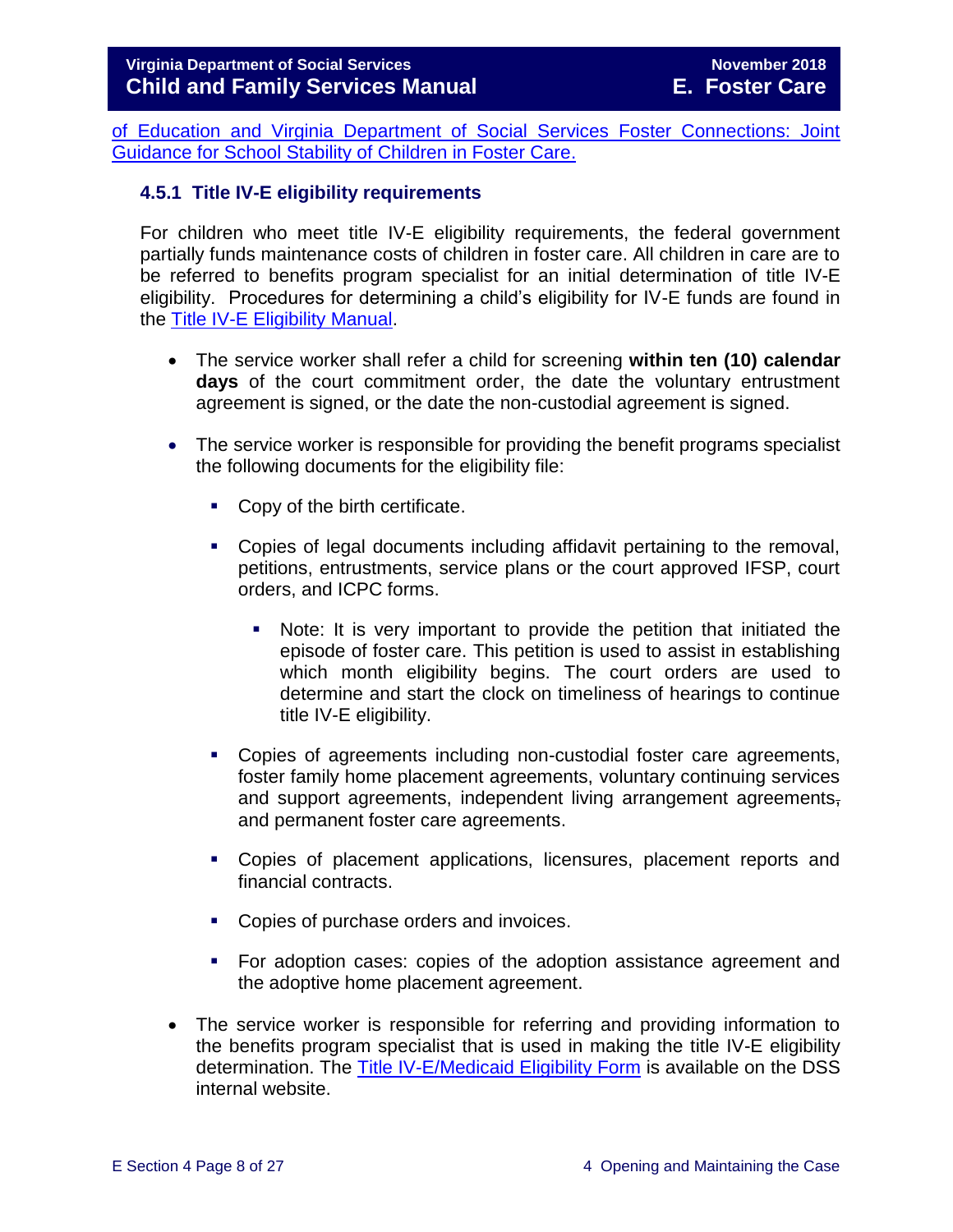#### <span id="page-8-0"></span>**4.5.2 Additonal requirements for continuing eligibility for title IV-E funding and requirements for all foster care cases**

- The court shall hold a permanency planning hearing within 12 months from the date the child entered foster care which is defined as the earlier of the date of the judicial finding of abuse/neglect or sixty (60) days from physical removal. (See [Section 3.3](file://///Vaultcelerra.co.dss.state.va.us/Workgroup/Family_Services/DFS%20Child%20and%20Family%20Services%20Manual/E.%20Foster%20Care/Foster%20Care%20June%202017/section_3_entering_foster_care%20draft.2.docx) of this chapter).
- Annually, there shall be a judicial determination at each court hearing that reasonable efforts have been made to reunite; or if the goal is other than Return Home, to finalize a permanent placement for the child (e.g., placing the child with relatives in another state in accordance with the ICPC), and to complete whatever steps are necessary to achieve permanency for the child through adoption or custody transfer to relatives.

The failure of the LDSS to meet the above requirements will make a child not eligible for title IV-E maintenance payments from the first of the month following the month the requirement was due and may resume the first of the month within the month the requirement was then met.

#### <span id="page-8-1"></span>**4.5.3 No redetermination of title IV-E eligibility required**

Eligibility for title IV-E is determined once, upon the child's entry into foster care. No subsequent redeterminations are required. Should information become available to the service worker that would affect the child's eligibility for title IV-E payments or continued eligibility, the service worker shall make such information known to the benefits program specialist worker.

#### <span id="page-8-2"></span>**4.5.4 Situations impacting child's eligibility for title IV-E**

The following situations would make a child ineligible for IV-E payment:

- The child is on a trial home visit or runaway status (AWOL).
- The child is placed with an allowable provider or a facility type which has a provisional or emergency approval, or whose approval has expired, or is no longer considered to be licensed.
- The child income or resource exceeds allowed criteria.
- The child's last judicial determination was not held within the past 12 months and/or did not result in a court order with appropriate "reasonable efforts" language.
- The child is placed in an unallowable title IV-E facility or agency, such as secured locked facilities operated primarily for the detention of juvenile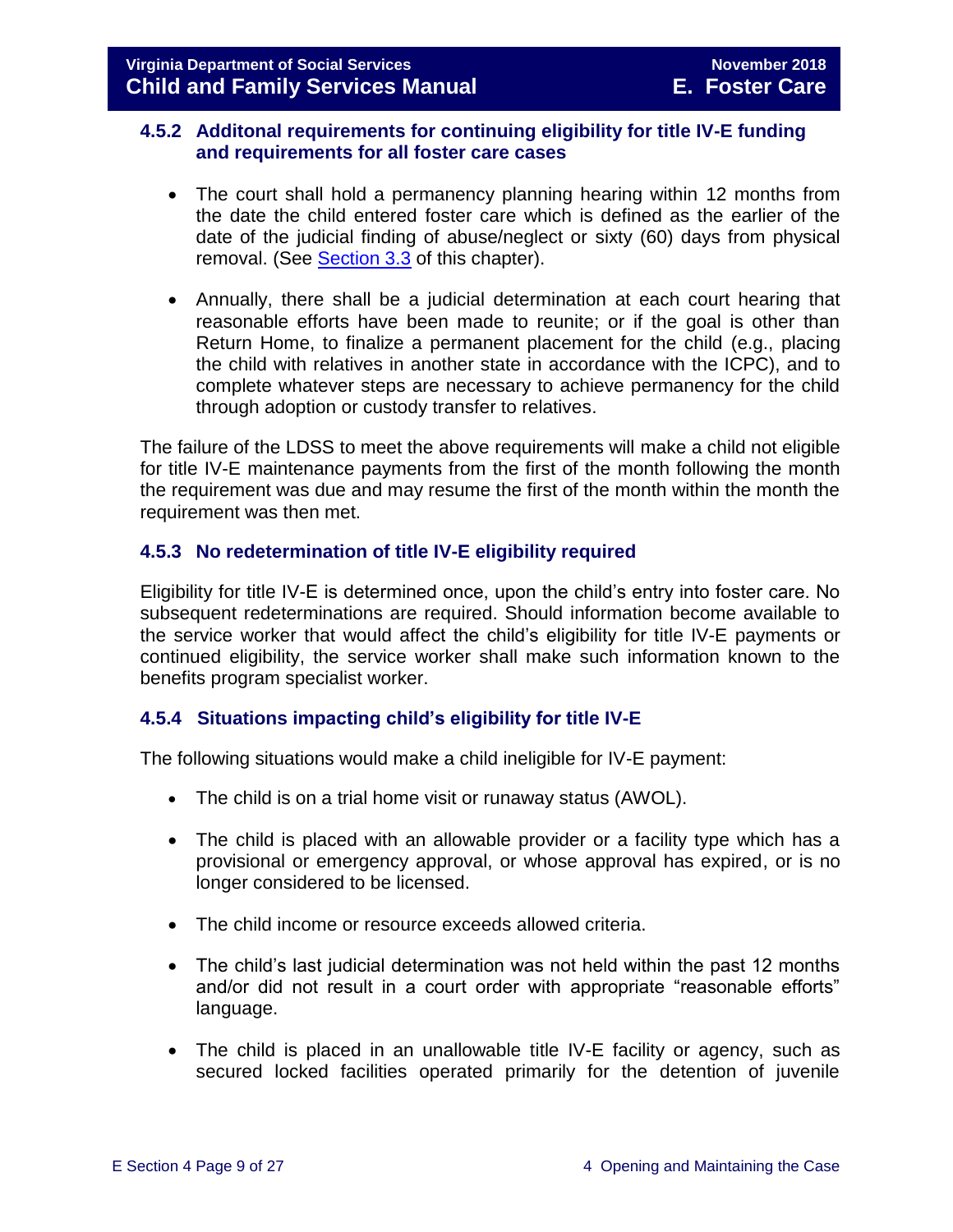delinquents; forestry or training camp; psychiatric or medical hospital; and public institution with more than 25 beds.

• The foster care child is receiving the full SSI benefit.

The following situations would end IV-E eligibility:

- The child no longer meets the age requirement.
- The child entered the agency's care and responsibility as the result of a voluntary placement agreement and the LDSS has not obtained a custody order with a judicial determination to the effect that continued voluntary placement is in the child's best interest within 180 days of the agreement.
- LDSS custody has been terminated.
- The child is on a trial home visit for more than six (6) consecutive months or time exceeds the time authorized by the court.
- The child is on runaway or absent without leave (AWOL) status for more than six (6) consecutive months.

The benefits program specialist is to be notified immediately of any change in the child's situation that might affect eligibility, including notification in advance that a child will become age 18, or is expected to graduate from high school prior to reaching age 19.

Additional information regarding title IV-E may be found on DSS internal website in the [Title IV-E manual.](http://spark.dss.virginia.gov/divisions/dfs/iv_e/)

# <span id="page-9-0"></span>**4.6 Referral for determination of Medicaid (title XIX) eligibility**

Funding for medical services in this program is from state and federal funds provided through the Virginia Department of Medical Assistance Services (DMAS). Determination of eligibility is the responsibility of benefits program specialists in the LDSS. Service workers are responsible for submitting *the appropriate form* to the benefits program specialist **within ten (10) days** of date of placement.

- *If a child has been determined title IV-E eligible, a separate Medicaid application is not required. The [Title IV-E Foster Care & IV-E Medicaid](http://spark.dss.virginia.gov/divisions/dfs/iv_e/)  [Application](http://spark.dss.virginia.gov/divisions/dfs/iv_e/) is used.*
- *If the foster care child is Non IV-E, a separate Medicaid application must be filed, either online at CommonHelp, by phone with CoverVirginia, or with a paper application submitted to LDSS. It is signed by an authorized employee of the public/private agency that holds custody of the child. (If the child has*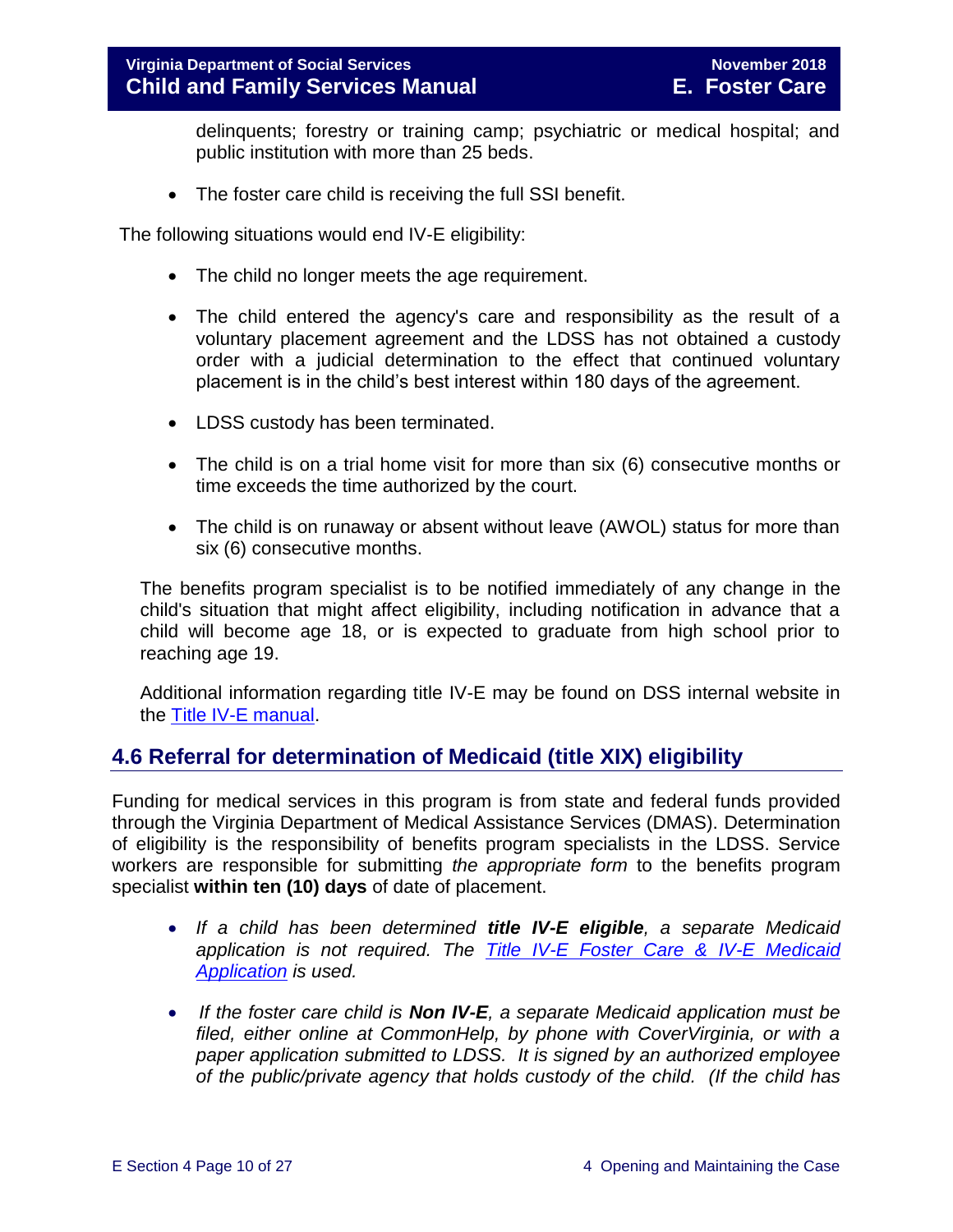*been placed with and is living with a parent/caretaker relative, that person can sign the application.)* 

*It is recommended that the service worker complete both applications within ten (10) days of the child entering foster care. This will prevent a delay in Medicaid coverage should the child not be found to be IV-E eligible.* 

#### <span id="page-10-0"></span>**4.6.1 Signing and filing applications**

For children in non-custodial foster care, the parents or guardian shall sign and file the application. The parent or guardian cannot authorize the service worker to sign the application.

#### <span id="page-10-1"></span>**4.6.2 Informing Medicaid of changes**

Eligibility for Medicaid is redetermined annually. However, the service worker shall provide the benefits program specialist with any new information that might affect Medicaid eligibility **within ten (10) days** from the date of receipt of information regarding changes.

Changes that might affect eligibility include:

- Changes in income or resources (e.g., wages, inheritances, savings);
- Return of a child to his home on a permanent basis;
- Final order of adoption;
- Age of the child;
- $\bullet$  A trial home visit in excess of six (6) months;
- Termination of custody by the court or placement by the LDSS or parent; or
- Release of the LDSS of responsibility for aftercare supervision.

#### <span id="page-10-2"></span>**4.6.3 Redetermination of eligibility for Medicaid**

The service worker is responsible for providing the benefits program specialist information required for the annual redetermination of eligibility and information related to changes in the child's situation.

Changes that might affect eligibility include:

- Changes in income or resources (wages, inheritances, savings, etc.);
- Return of a child to his home on a permanent basis or a trial visit in excess of three (3) months;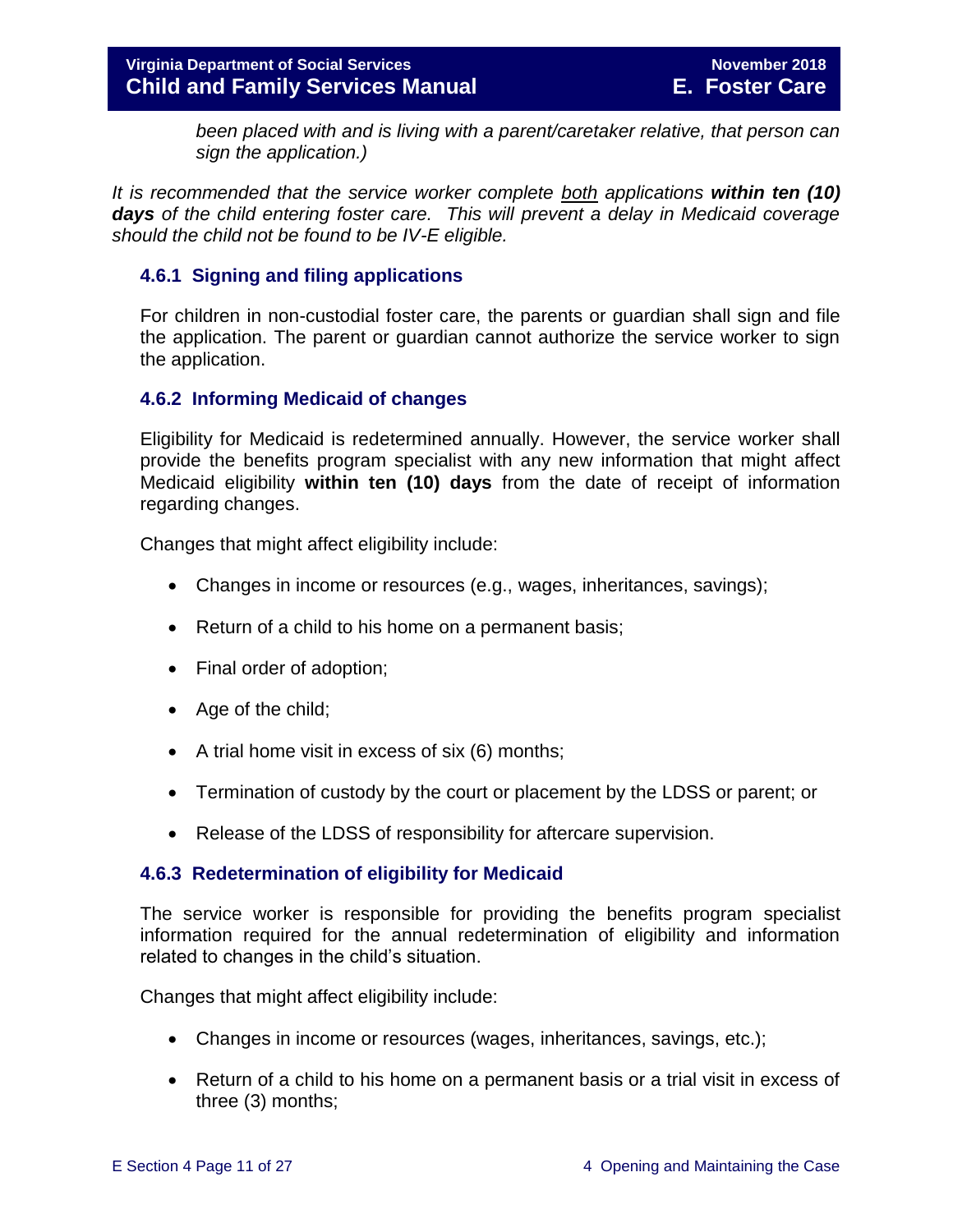- Termination of custody by the court; or
- Placement of children in jails, detention centers, or learning centers.

#### <span id="page-11-0"></span>**4.6.4 Managed Care**

Most children who are eligible for Medicaid and placed in foster care have been transitioned from Medicaid fee-for-service to Medicaid managed care. This transition to managed care improves access to credentialed health providers and coordinated care. Not all children that are eligible for Medicaid are enrolled in managed care due to exclusions. These exclusions include hospitalization, admittance into a nursing home, admittance into a Level C residential facility, placement out of state, or having Third Party Liability insurance through a biological or adoptive parent. The Department of Medical Assistance Services (DMAS) contracts with Managed Care Organizations (MCOs) to provide health care services and additional services such as case management, care coordination, disease management programs focusing on various chronic conditions (e.g., pediatric asthma, diabetes, and obesity), a 24 hour nurse advice line, and toll free member helplines. For questions, contact [fostercare@dmas.virginia.gov.](mailto:fostercare@dmas.virginia.gov)

Requests for changes of the MCO may occur at any time of the year, however, the service worker is the only person authorized to request the change of MCO for children in foster care through the Managed Care helpline (800-643-2273). The worker will be asked to provide the child's name, date of birth, Medicaid ID number, placement address and the locality's address and FIPS code in order to request a change. Foster parents and biological parents are not approved to make changes of the MCO. It is the responsibility of the service worker to discuss with the foster care placement if changes are to be made in the MCO for the child based on specific needs or placement changes. The service worker or the foster care parent can make changes to the child's primary care physician by contacting the assigned MCO directly.

For additional information and resources regarding Virginia Medicaid Managed Care, see [Virginia Medicaid Managed Care](http://www.virginiamanagedcare.com/) or Managed Care [for Children in Foster Care.](http://www.dmas.virginia.gov/Content_pgs/ialtc-plt.aspx)

# <span id="page-11-1"></span>**4.7 Referral for collection of child support**

The VDSS is charged with collecting support for dependent children (§ [63.2-1903\)](http://law.lis.virginia.gov/vacode/63.2-1903/) in accordance with state and federal laws and policies and procedures of the VDSS Division of Child Support Enforcement (DCSE). The court may determine the amount of support at the preliminary removal hearing or may refer the case to DCSE to schedule another hearing to discuss support. The LDSS shall address support in agreements signed with parent(s) to place a child in foster care (§ [63.2-910\)](http://law.lis.virginia.gov/vacode/63.2-910/).

The LDSS is responsible for reporting to DCSE all information necessary to aid in securing support on behalf of children.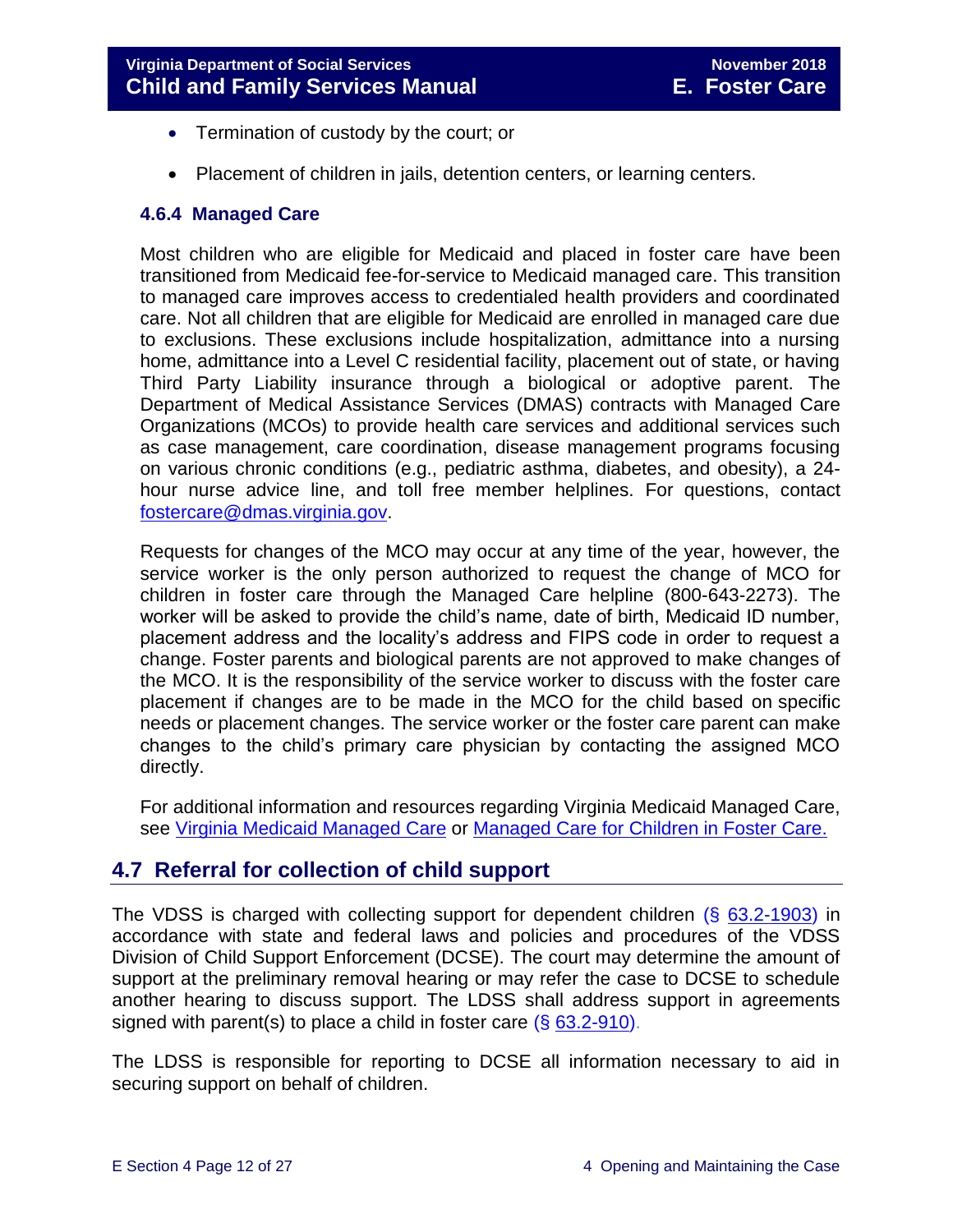#### <span id="page-12-0"></span>**4.7.1 Fundamental information about support**

- Both parents should be pursued for support.
- If support is established and collection begins, DCSE will distribute funds according to the child's funding category.
- The state will receive the state's share of funds collected by DCSE for title IV-E children. Funds collected for non-title IV-E children will be forwarded to the LDSS. These support payments are placed in special welfare accounts to be used for reimbursement of foster care expenses for the child (e.g., maintenance, medical care not covered by Medicaid, and services). Instructions for the use of special welfare funds can be found in the **Local** [Finance Guidelines Manual.](http://spark.dss.virginia.gov/divisions/dof/local_support/manual/)
- If the parent provides a financial statement indicating his or her ability to pay, child support guidelines will be used to determine the support amount.
- Current support payments will be assessed from the date of custody or when the parent(s) signs an agreement to place a child in foster care.
- DCSE will not collect support payments from absent parents after parental rights have been terminated or a permanent entrustment has been executed and approved by the court, unless the parents have accrued arrears. The service worker shall notify the benefits program specialist in writing when termination of parental rights occurs.
- Support payments will not affect foster care payments.

#### <span id="page-12-1"></span>**4.7.2 Court-ordered child support**

- The petition requesting custody or foster care placement shall also request that the issue of child support be addressed at the preliminary removal hearing.
- The court shall address child support whenever a child is placed in foster care  $(S$  [63.2-909\)](http://law.lis.virginia.gov/vacode/63.2-909/). The court may determine the amount of support at the initial hearing, schedule another hearing to determine support when DCSE staff can be present, or refer the case to DCSE to determine the support amount.
- The LDSS and district DCSE office will determine how DCSE staff will be informed of support hearings pertaining to children placed in foster care. The service worker is not responsible for determining the child support amount.
- If the service worker believes the collection of support will interfere with the goal of returning the child home, the worker should inform the court at the hearing where child support is addressed of those specific concerns.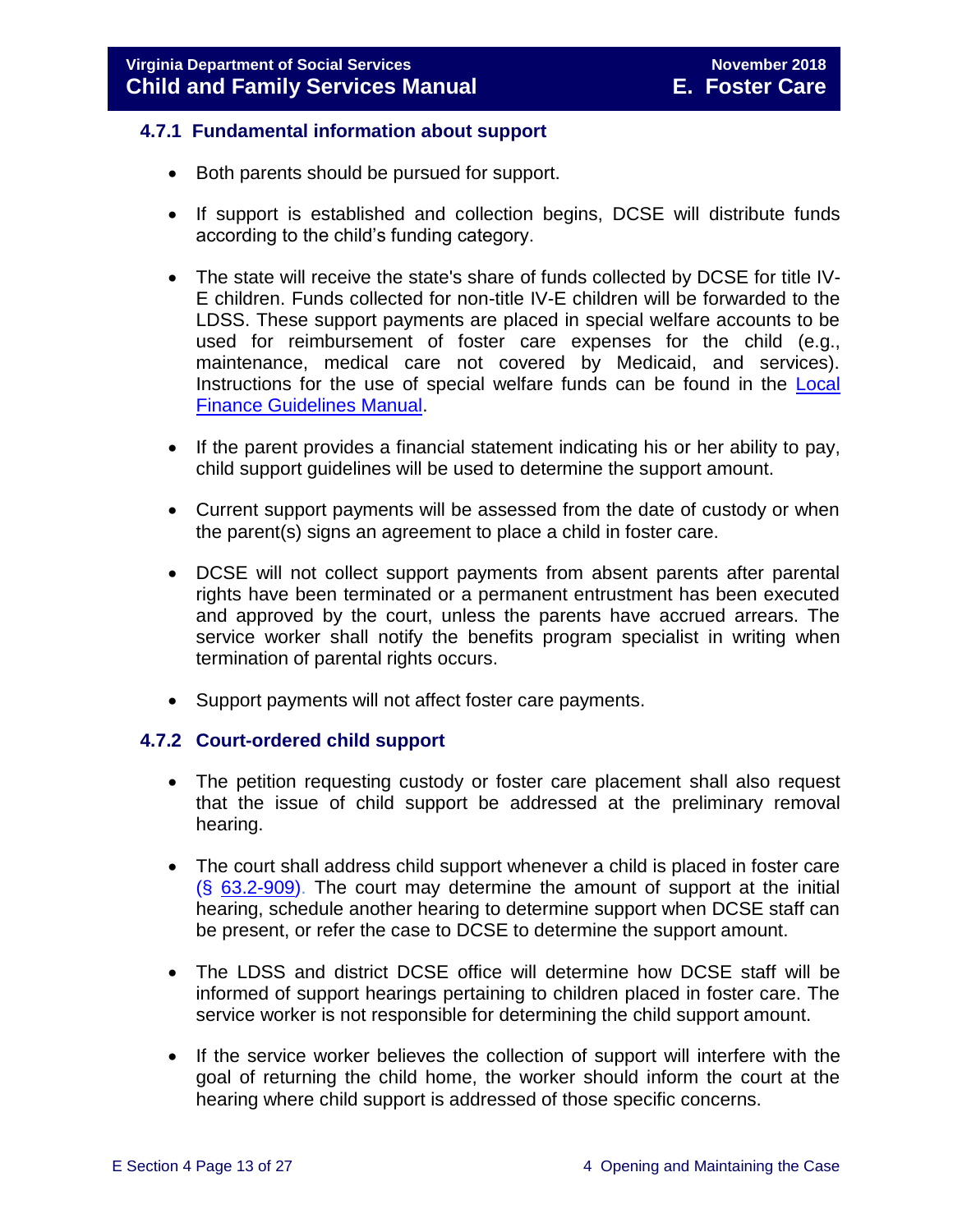• If the court orders support, the worker shall complete the Interim Application for Child Support Enforcement Services and submit it to the district DCSE office **within five (5) days** of the hearing. If the worker is able to complete the full [Absent Parent/Paternity Information Form](http://spark.dss.virginia.gov/divisions/bp/tanf/forms/index.cgi) and submit it to the district DCSE office **within five (5) days**, the Application for Child Support Enforcement does not have to be submitted to DCSE. A copy of the Absent Parent/Paternity Information Form submitted to DCSE should be provided to the benefit programs specialist at the time of the title IV-E screening (see [Section 4.7.6\)](#page-15-0).

#### <span id="page-13-0"></span>**4.7.3 Responsibility of service worker in securing support for children**

The service worker is responsible for identifying the absent parent(s) and completing the [Absent Parent/Paternity Information Form](http://spark.dss.virginia.gov/divisions/bp/tanf/forms/index.cgi) to provide information to DCSE staff regarding the absent parent(s) for whom paternity will be established and from who support will be pursued. One form shall be completed on each parent regardless of whether they are living together or apart. The information on the form should be accurate and up-to-date. The Absent Parent/Paternity Information Forms shall either be submitted to DCSE **within five (5) days** of the court hearing ordering support or to the benefits program specialist at the time of the title IV-E screening. The service worker shall also provide DCSE a copy of the court order addressing custody or placement and support or the non-custodial agreement.

- When children are placed in foster care through non-custodial agreements, the service worker is responsible for referring the case to DCSE at the time of the title IV-E referral.
- The service worker shall keep a copy of all support information and forms in the foster care record.
- As soon as there are changes in the status of the foster care case or in the situation of the absent parents, the service worker shall notify the benefits program specialist in writing. Status changes include a change in goals, the need to claim good cause in an existing case, the need to withdraw a good cause claim, and closing the foster care case due to the child exiting to permanency.

#### <span id="page-13-1"></span>**4.7.4 Claiming good cause**

Claiming good cause results in the case not being pursued by DCSE for collection of support. The service worker may claim good cause for the parent or parents to whom the child is to return when the foster care plan has the goal of returning the child to the parent(s) and collection of support will interfere with achieving that goal.

For example, a good cause claim may be made when the parent(s) possess such limited financial resources that support collection would interfere with the parent(s)' ability to meet conditions set forth in the foster care service plan or delay the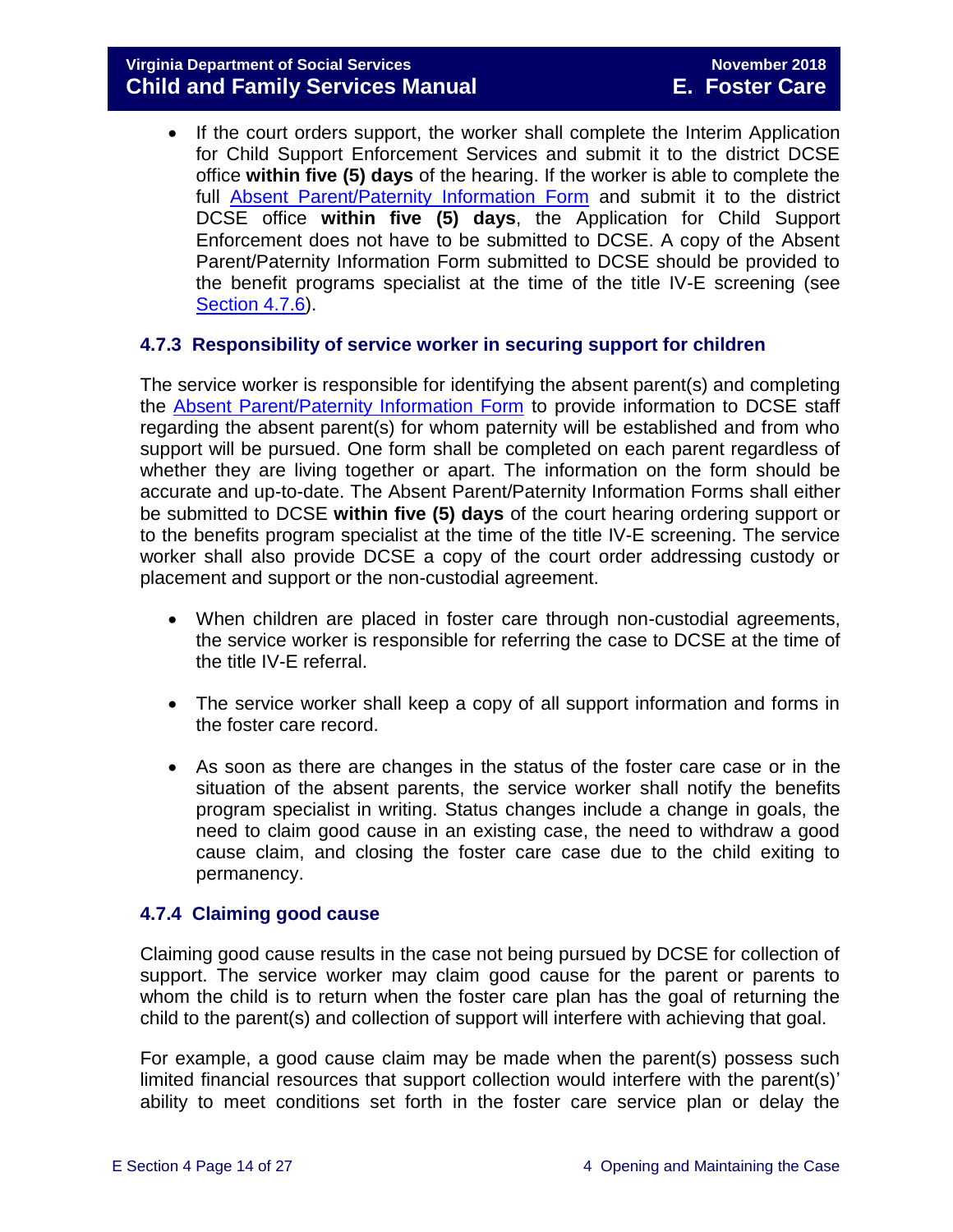reunification process. Homelessness, living in substandard housing, participation in full-time mental health or substance abuse treatment programs, or serious illness are situations that could result in a good cause claim.

A good cause claim is not made for the parent to whom the child will not be returned unless that parent signs a permanent entrustment agreement for the purposes of adoption or parental rights have been terminated.

The service worker has the following responsibilities in claiming good cause:

- If the service worker believes that the collection of support will interfere with the goal of returning the child home, the worker should inform the court at the hearing where child support is addressed of those specific concerns. The court will determine the support amount.
- If good cause is claimed, the worker indicates the reason for claiming good cause when completing the Absent Parent/Paternity Information Form.
- If, after the court has ordered support or DCSE has determined a support amount and the support collection interferes with the goal of Return Home, the worker may stop the support collection by claiming good cause. The [Good](http://spark.dss.virginia.gov/divisions/dfs/fc/forms.cgi)  [Cause Determination Form](http://spark.dss.virginia.gov/divisions/dfs/fc/forms.cgi) is located on the DSS internal website.

The worker completes the [Good Cause Determination Form](http://spark.dss.virginia.gov/divisions/dfs/fc/forms.cgi) for each parent for whom good cause is claimed. The form is submitted to the benefits program specialist who is responsible for forwarding it to DCSE. DCSE will stop pursuing support once good cause is claimed. For those cases where support is court ordered, DCSE regulations allow the LDSS to claim good cause without obtaining court permission. The LDSS should consult with its court to determine whether the court wants to approve changes in court ordered support or be notified when the LDSS claims good cause.

- If the court has determined at the initial hearing that support collection will interfere with goal of Return home and has ordered that the parent(s) pay no support, the LDSS shall petition the court to order support when the parent(s)' situation improves and the collection of support no longer interferes with the goal of Return Home.
- Once good cause is claimed, the service worker is to notify the benefits program specialist in writing whenever changes are known that would eliminate good cause.

#### <span id="page-14-0"></span>**4.7.5 Identifying the absent parent**

The service worker shall diligently search for absent parent(s) and encourage them to connect, support, and maintain involvement with the child, consistent with the child's safety, best interests and personal desires. For information on searching for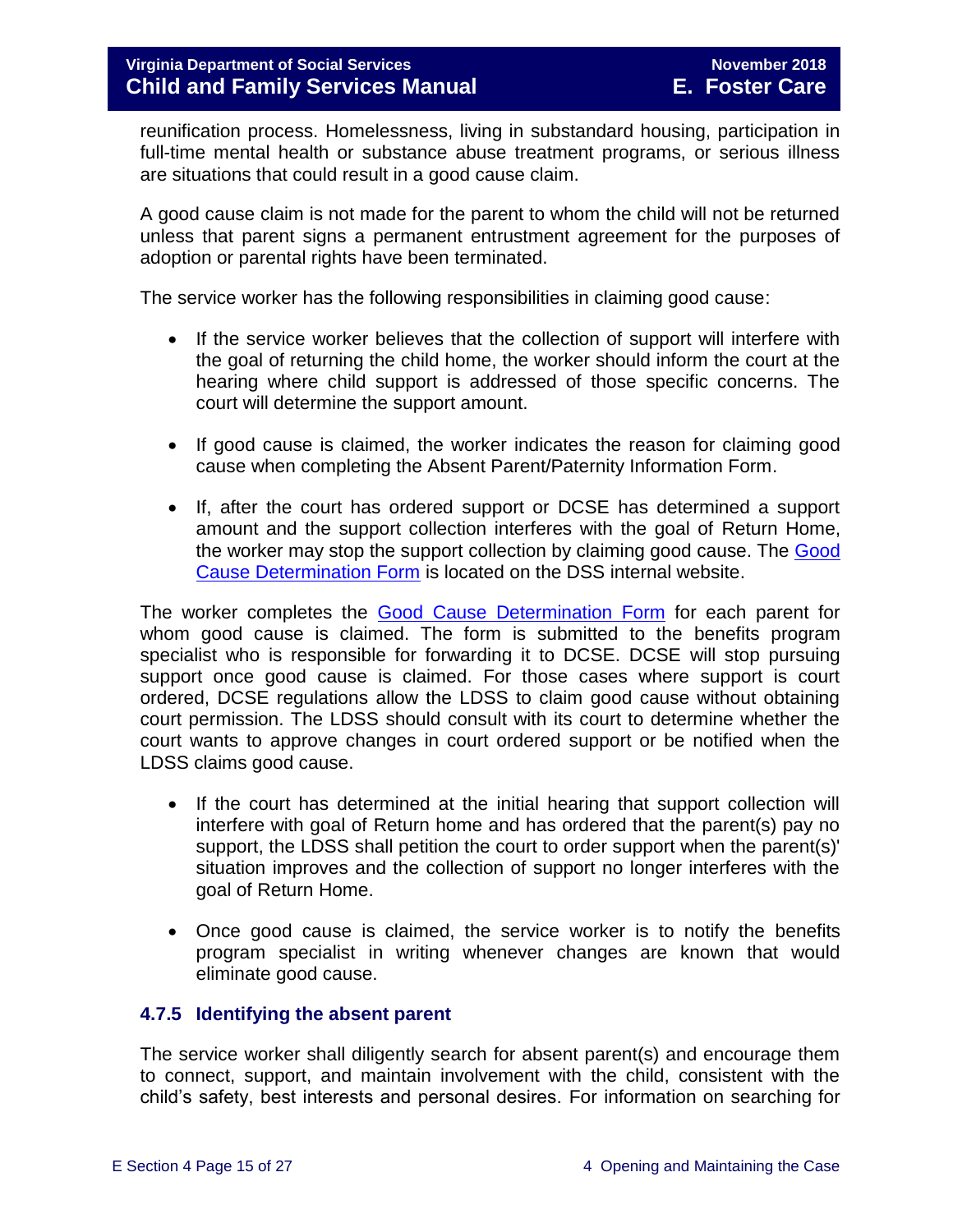absent parents, preparing the child for the search, and notifying and engaging the family, see **Section 2**, Engaging the Child, Family and Significant Adults of the Foster Care Chapter.

For the purpose of foster care, "absent parent" is any person or persons whose parental rights have not been terminated who is required under law to support the child in custody of or placed with an LDSS or public agency designated by the CPMT.

The "absent parent(s)" may be the birth parent(s) including the putative father or the legal parent(s). A prior custodian is not required under law to support a dependent child.

#### <span id="page-15-0"></span>**4.7.6 Completing the Absent Parent/Paternity Information Form**

Information on the birth or legal parent(s) is needed on the Absent Parent/Paternity Information Form in order to pursue support; including

- Names and addresses.
- Birth dates.
- Social Security numbers.
- Name and address of employers.
- Names of parents and emergency contacts of the absent parent(s).

The [Absent Parent/Paternity Information Form](http://spark.dss.virginia.gov/divisions/bp/tanf/forms/index.cgi) is located on the DSS internal website.

Title IV-E children are mandated to receive full DCSE services upon referral. The service worker shall request full DCSE services for non-title IV-E children unless good cause is claimed. The service worker shall check statement (A) requesting all services offered by DCSE on the Absent Parent/Paternity Information Form, Section II: Child Support Enforcement Services for Medicaid Recipients.

#### <span id="page-15-1"></span>**4.7.7 Responsibility of benefits program specialist**

The benefits program specialist is responsible for ensuring that information provided by the service worker is provided to DCSE for the title IV-E eligible child. The Medicaid worker is responsible for forwarding the Absent Parent/Paternity Information Form to DCSE for non-title IV-E children.

The benefits program specialist is responsible for notifying DCSE of any changes that affect the good cause claim. The service worker is responsible for evaluating whether good cause exists.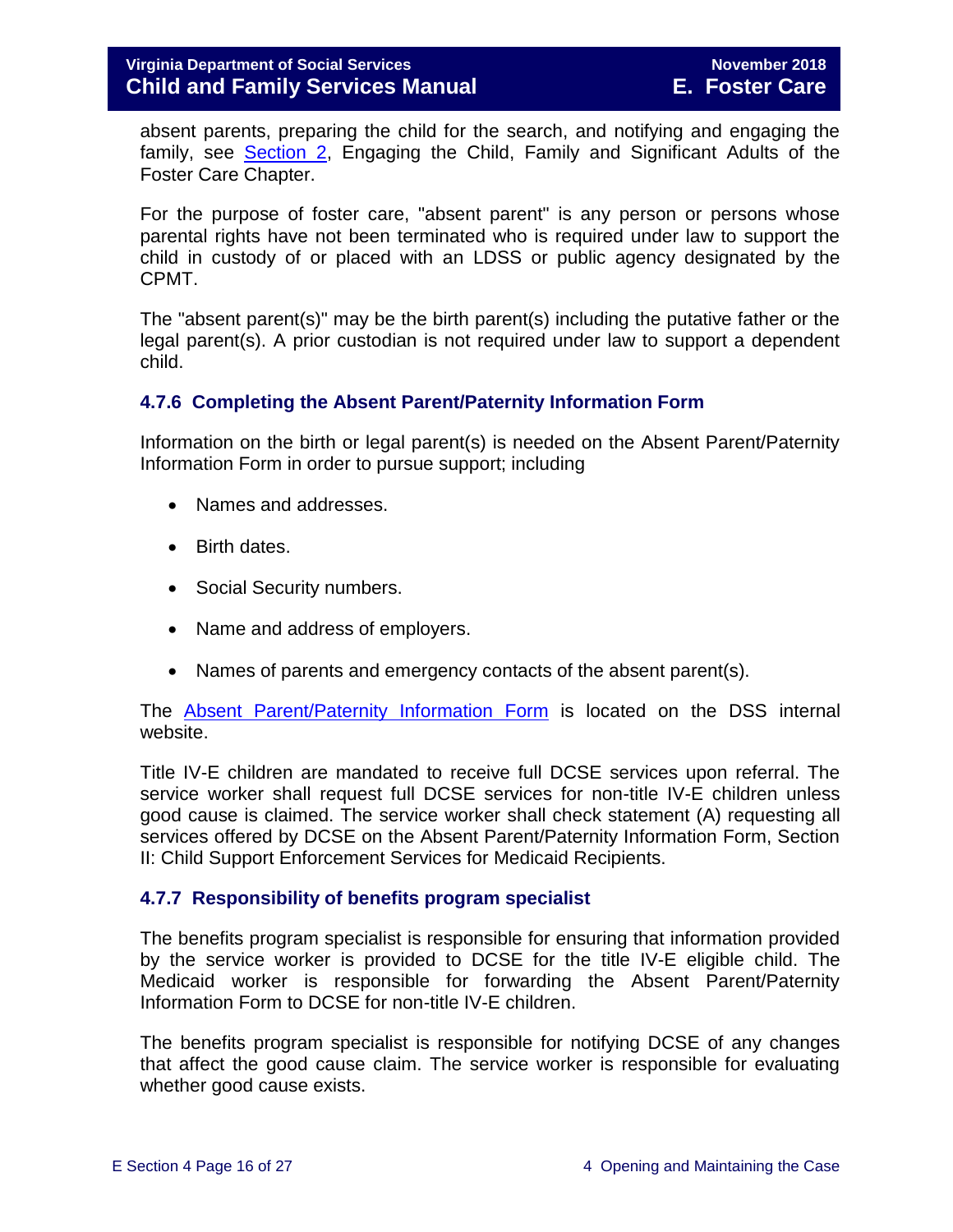#### <span id="page-16-0"></span>**4.7.8 Responsibility of the Division of Child Support Enforcement**

DCSE will ensure the establishment of paternity where necessary, the establishment of a child support order where none exists, the establishment and enforcement of health care coverage, and the collection of support for children upon receiving the referral where good cause does not exist.

#### <span id="page-16-1"></span>**4.7.9 Notice of changes affecting child support**

As soon as there are changes in the status of the foster care case or in the situation of the absent parents, the service worker shall notify the benefits program specialist in writing. The benefits program specialist shall notify the Division of Child Support Enforcement. Changes in the status of a foster care case or the absent parent's situation may include the following:

- Good cause no longer exists because the service plan goal for the child changes from the goal of Return to Parents to another goal.
- Parental rights are terminated or the parent(s) have signed a permanent entrustment agreement.
- The child is emancipated or becomes age 18.
- The whereabouts of the child are unknown.
- Death of the child.
- The child is returned to a parent who is a recipient of TANF.
- The foster care case is closed.

The service worker will inform the benefits program specialist about the status of good cause for not pursuing child support, where appropriate.

# <span id="page-16-2"></span>**4.8 Arranging visitation with parent(s) or prior custodians**

Efforts to maintain contact with the parent(s) or prior custodians in accordance with the needs of the child shall begin as soon as the child is placed in foster care.

The child and parent(s) have the right to visit and maintain communication with each other, unless visitation has been restricted by the court  $(\S$  [63.2-912\)](http://law.lis.virginia.gov/vacode/63.2-912/).

At the time a child is placed in foster care, the service worker shall encourage visitation and arrange with the parent(s) a mutually agreeable plan for visitation and other communication such as phone calls, email, and letters.

Frequent and meaningful visitations: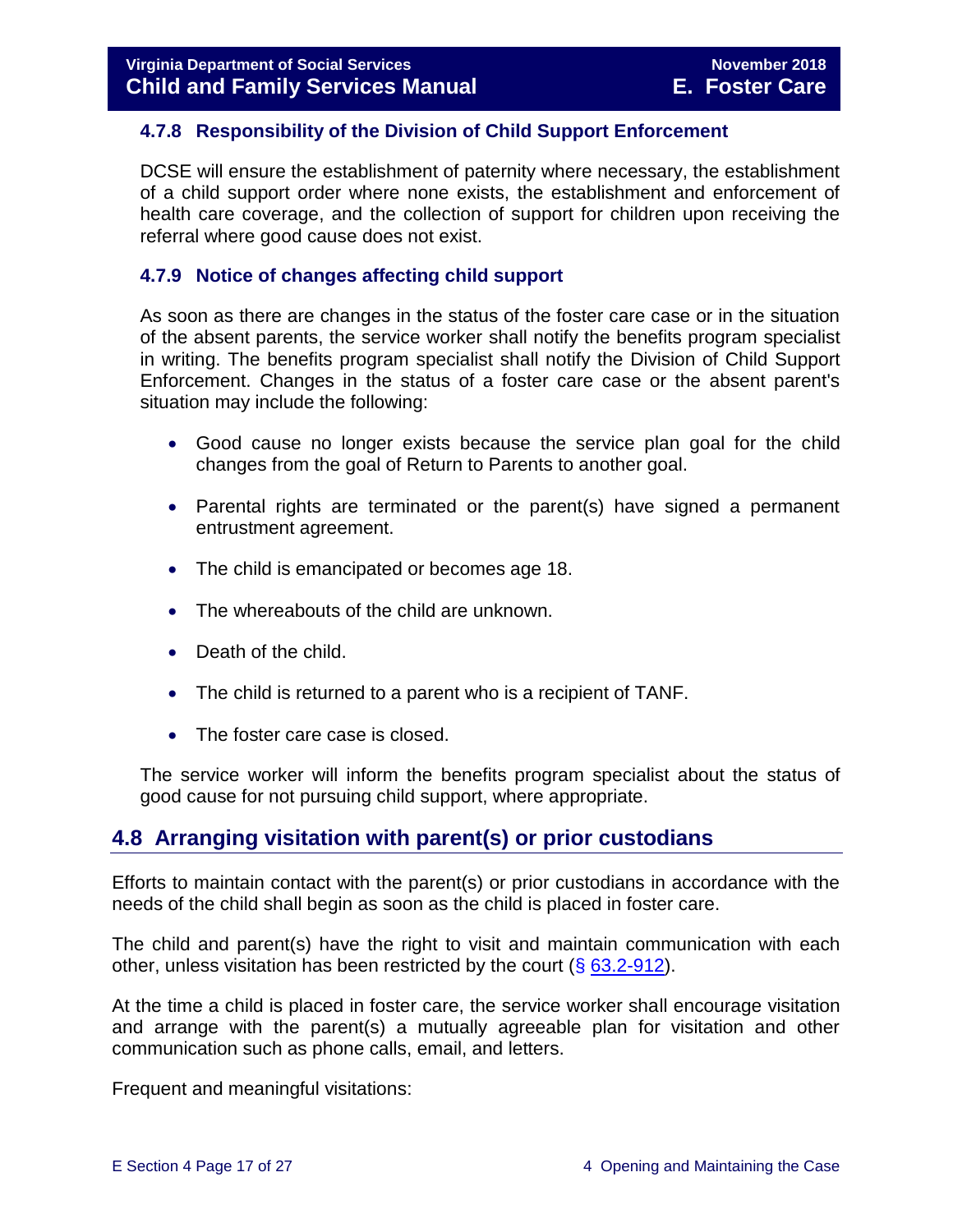- Maintain and improve the parent/child relationship which facilitates reunification.
- Are the principal and often only means of maintaining, improving, or developing the child's relationship with his parent(s).
- Provide the opportunity for parent(s) to improve their parenting skills and to demonstrate their ability to care for their child.
- Provide the service worker the opportunity to observe and to evaluate the strengths and the weaknesses of the parent-child relationship. Information may be gathered about the level of commitment of the parent, and the reactions of the child may be observed. This information may be used to assist the service worker in making decisions on the most appropriate permanent plan for the child.

Note: Visitations should never be limited or denied due to a child's inability or lack of motivation to progress in a placement program's treatment process. *Additionally, while sobriety during visits is critical, a positive drug screen at any point in the life of the case should not be the sole basis for suspending or cancelling a visit.* 

#### <span id="page-17-0"></span>**4.8.1 Visitation plans**

See [Section 6.2.2.2](file://///Vaultcelerra.co.dss.state.va.us/Workgroup/Family_Services/DFS%20Child%20and%20Family%20Services%20Manual/E.%20Foster%20Care/Foster%20Care%20June%202017/section_6_placement_to_achieve_permanency.draft.docx) and [Section 8.6](file://///Vaultcelerra.co.dss.state.va.us/Workgroup/Family_Services/DFS%20Child%20and%20Family%20Services%20Manual/E.%20Foster%20Care/Foster%20Care%20June%202017/section_8_achieving_permanency_goal_return_home.docx) of this chapter, for visitation and communication service requirements when children are first placed in foster care and the goal is reunification.

Visitation plans shall be in the best interest of the child including consideration of safety, permanency and well-being outcomes. The visitation plan shall be a written plan and addressed in the foster care plan. It should include the structure and logistics of the visits. The plan shall be documented in OASIS; it should be documented within **five (5) days** of the child's entry into foster care.

The service worker should develop the visitation plan with the parents and the caretakers. It is appropriate for this plan to be discussed and developed during a Family Partnership Meeting, team decision making meeting, or child and family team meeting.

The frequency and duration of the visits should be addressed in the visitation plan. Also, included in the plan should be the location of visits. The following criteria should be used:

- Least restrictive, inclusive setting with consideration given to the culture and social patterns of the family.
- In the child's community whenever possible.
- A setting that is age appropriate and ensures the safety of the child.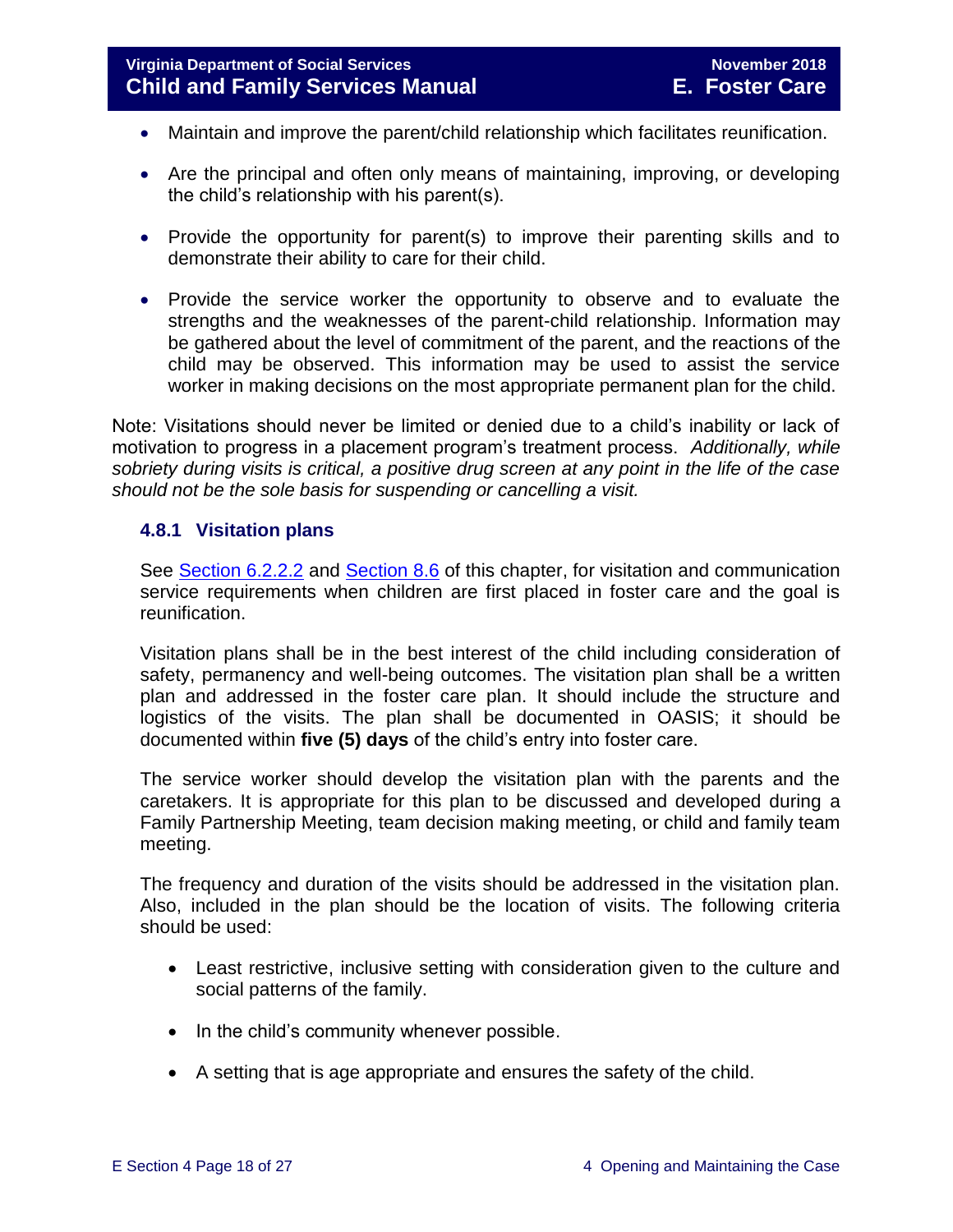• In the agency's office when necessary for the protection of the child or to allow for support before, during or after the visit.

Visitation should occur frequently and in a positive, natural setting. Service workers should be creative in implementing visitation to assure frequent and positive visitation. Limiting visits to what is convenient for the agency limits the agency's knowledge of the parent's ability to learn and demonstrate how to care for their children. Possibilities for visitation are listed below but are not limited to the following:

- Visits in the foster home. These types of visits allow the parents to observe a positive approach to parenting, allows the child to view all the people that care for him as allies, and has the potential to develop a long term mentoring resource for the biological parent.
- Schools and daycares. Most schools today encourage parents to enjoy lunch with their children or visit the daycare. These types of visits allow the parent to observe and be a part of a child's life and have positive interaction with the teacher or day care provider.
- Medical and dentist appointments. These types of visits provide parents an opportunity to take responsibility for the medical and dental concerns of their child.
- Visits outside of the agency. Parks, playgrounds, fast-food restaurants or other places that provide a more natural setting for normal parent/child interactions.
- Use of web based video conferencing (Skype) and phone calls. Other types of contact should be considered if distance between parent and child is a barrier to frequent face to face visits.

#### <span id="page-18-0"></span>**4.8.2 Levels of supervision during visits**

The service worker should determine the level of supervision for parent/child visits based on the identified safety threats. Three levels of supervision are recognized in practice:

- Supervised visits require another adult approved by the LDSS to maintain line of sight and sound supervision and intervene as needed.
- Monitored visits require another adult approved by the LDSS to periodically observe and intervene as needed.
- Unsupervised visits require the parent to be the primary caregiver and be willing and able to safely care for the child.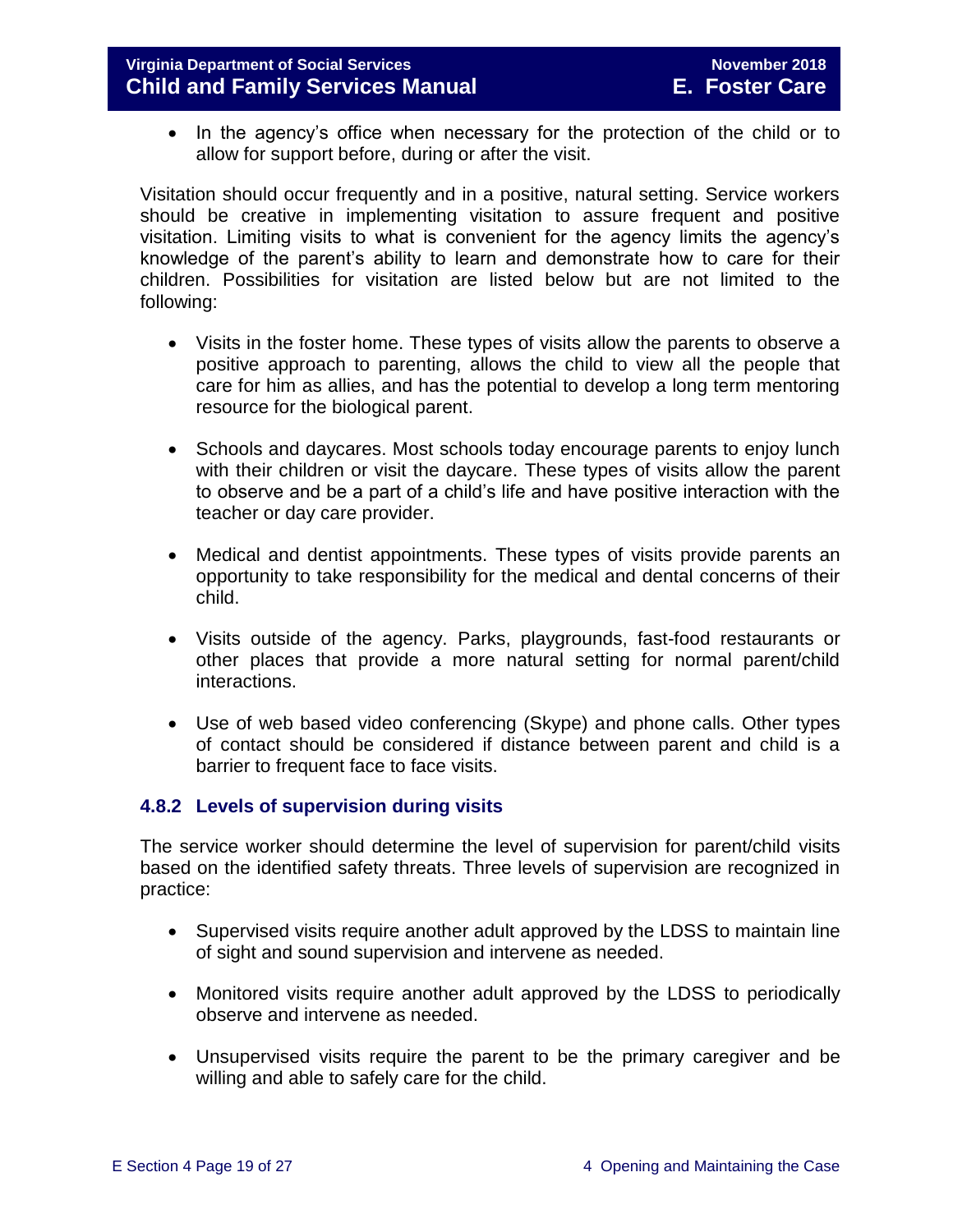The visitation plan should document the reasons for the level of supervision.

#### <span id="page-19-0"></span>**4.8.3 Visitation observations**

The service worker and/or visitation supervisor should observe and document in OASIS the following during visits:

- Who participated.
- How long did the visit last.
- How did the parent greet the child and the child respond to the parent.
- What was the interaction between the child and the parent.
- What activities took place or how the time was spent.
- Did the parent set limits and/or discipline the child.
- Did the parent pay attention to the child's needs.
- Was affection displayed between the parent and the child.
- Was the service worker required to intervene.
- <span id="page-19-1"></span>• How did the parent and child separate.

#### **4.8.4 Reviewing visitation plans**

The service worker has an obligation to preserve the child's relationship with the parents and family. Any changes to the visitation plan (limiting or terminating) should be discussed with the family, and the written visitation plan should be updated and provided to the family.

Reviews of the visitation plan should take place when:

- There is an increase or decrease in safety threats.
- Change in the permanency goal.
- Change in the well-being of the child.

Conditions that may support a change in the visitation plan to increase the frequency and duration of visits, or reduce the level of supervision required include consistently positive contact between parent(s) and child; therapist recommending increased contact; and parental compliance with treatment and progress towards service plan goals.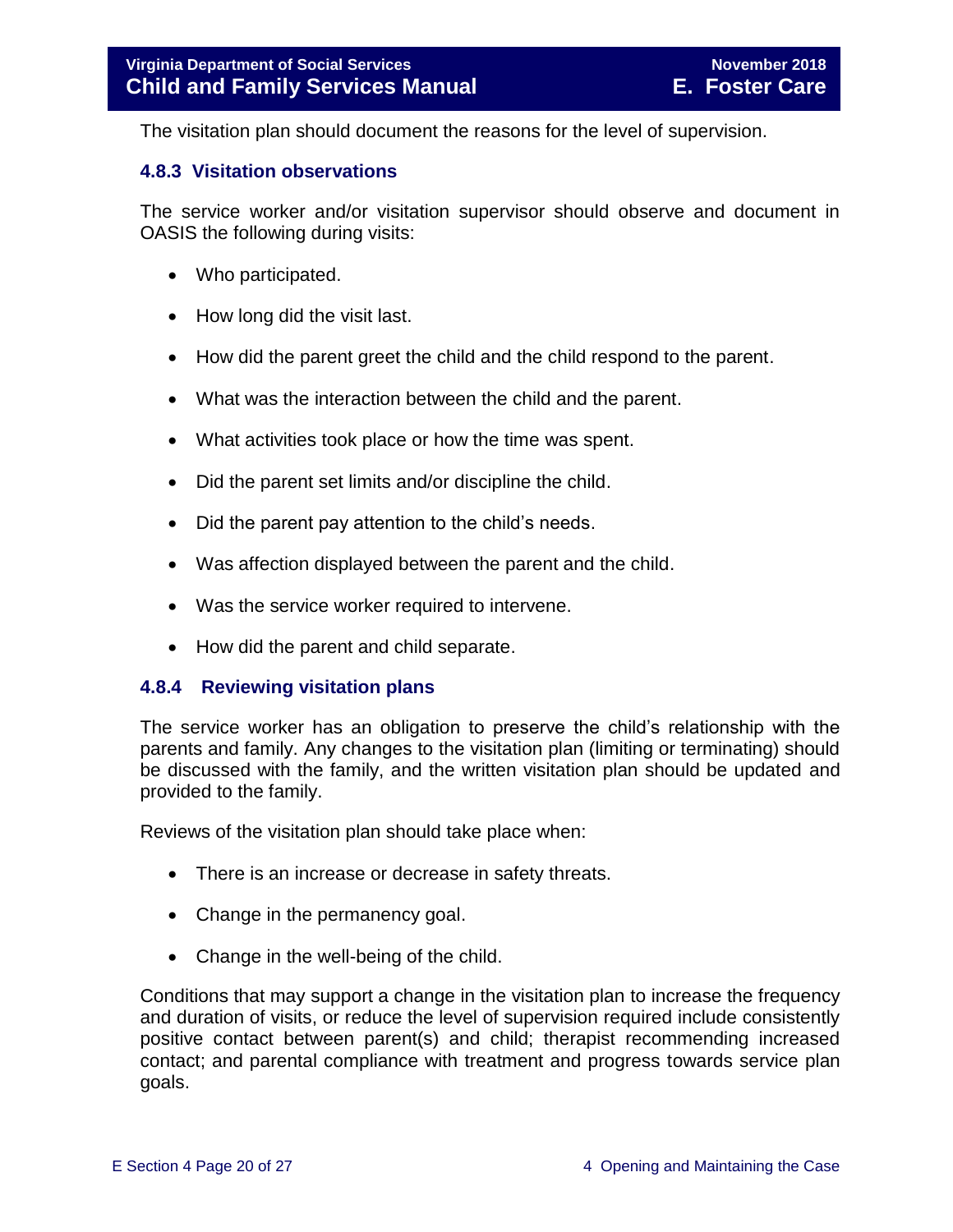Conditions that may support a change in visitation plan (limiting or terminating contact) may include:

- Therapist recommends decreasing or suspending visitation due to the child's reactions to the visits.
- The child is at risk of physical or emotional harm.
- The supervisor/monitor of the visits is threatened.
- If the parent appears intoxicated or under the influence, the visit will be stopped immediately, but may resume after a review of the visitation plan.
- The court adopts a permanency goal other than reunification.
- It may be necessary to limit contact for the protection of the child if custody was obtained due to physical or sexual abuse.

# <span id="page-20-0"></span>**4.9 Obtaining medical and dental exams**

The service worker shall ensure:

- The child receives a medical evaluation **within 72 hours** of initial placement in foster care, when conditions indicate such an evaluation is necessary [\(22 VAC](http://leg1.state.va.us/cgi-bin/legp504.exe?000+reg+22VAC40-201-50)  [40-201-50](http://leg1.state.va.us/cgi-bin/legp504.exe?000+reg+22VAC40-201-50) C). When the child has urgent health, mental health, or substance abuse needs upon entering foster care, the service worker shall immediately, refer the child to a licensed health or mental health professional for an appropriate evaluation to be completed within 72 hours.
- The child receives a medical examination **no later than 30 days** after initial placement in foster care [\(22 VAC 40-201-50](http://leg1.state.va.us/cgi-bin/legp504.exe?000+reg+22VAC40-201-50) C). The provider shall be a Medicaid provider for the Medicaid eligible child or a provider covered by the child's health insurance.
- The child receives a dental examination within 60 days of entry into foster care if the child has not received an examination within the past six (6) months. Children in foster care shall receive a dental examination beginning at six (6) months of age or when they get their first teeth whichever is later, and every six months thereafter. This schedule is based on guidelines by the American Academy of Pediatric Dentistry, the American Dental Association, and the American Academy of Periodontology. For Medicaid enrolled children, this schedule is in accordance with DMAS' Smiles for Children Program.

Medical examinations are provided in accordance with the Early Periodic Screening, Diagnosis and Treatment (EPSDT) program, whether or not the child has Medicaid coverage. EPSDT is a comprehensive and preventive child health program for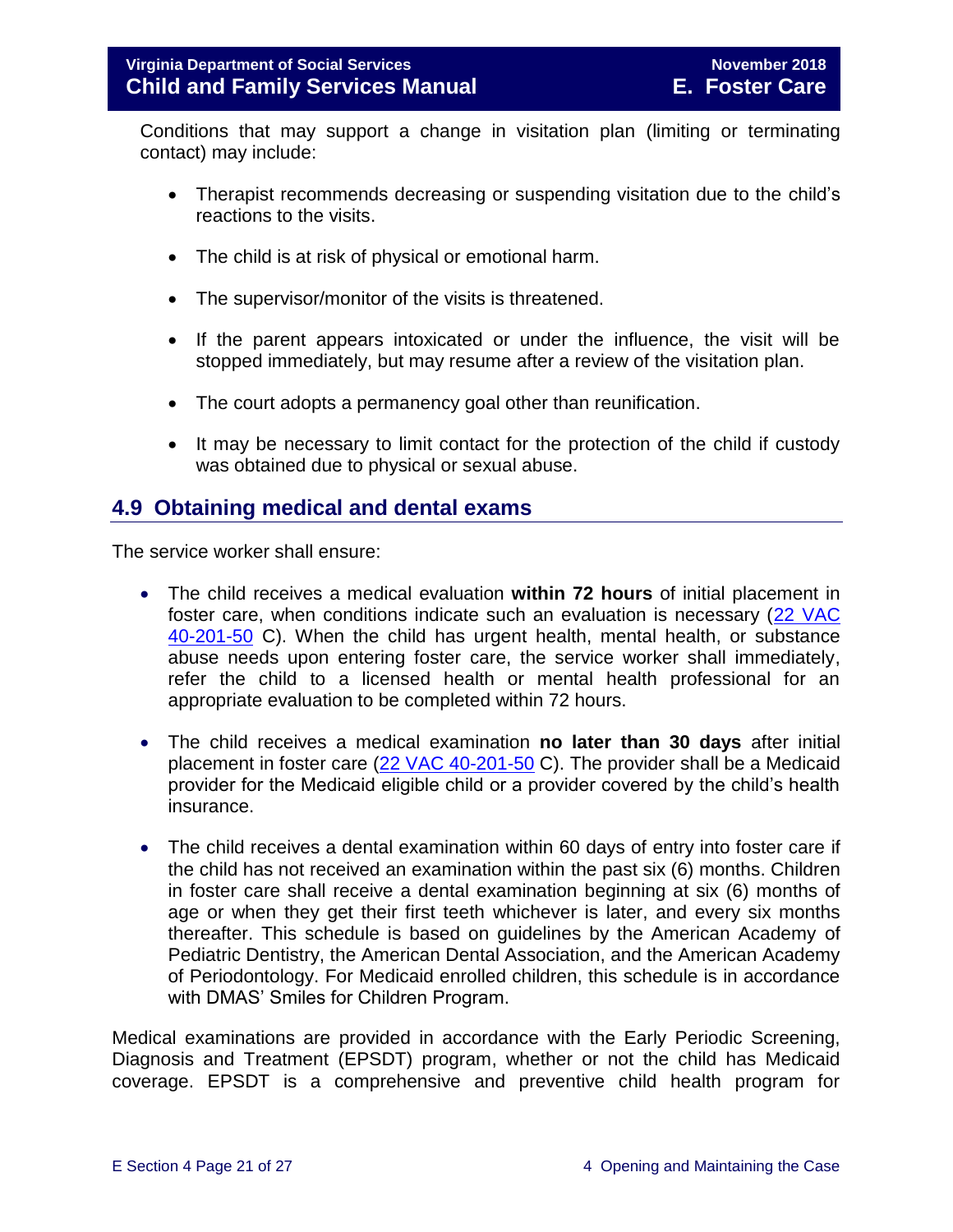individuals under age 21 through the Medicaid program (see [Section 5.9.3](file://///Vaultcelerra.co.dss.state.va.us/Workgroup/Family_Services/DFS%20Child%20and%20Family%20Services%20Manual/E.%20Foster%20Care/Foster%20Care%20June%202017/section_5_conducting_child_and_family_assessment.docx) of this Chapter).

The service worker shall document in OASIS and the foster care paper case record that the medical and dental examinations were obtained for the child as required. Documentation shall include the date, type of examination, name and address of health care provider, results, and any follow-up instructions. The service worker should use the health information screens in OASIS to document this information.

# <span id="page-21-0"></span>**4.10 Referral for services**

The service worker is responsible for referring the child and family to appropriate services identified through conducting a comprehensive child and family assessment (see [Section 5](file://///Vaultcelerra.co.dss.state.va.us/Workgroup/Family_Services/DFS%20Child%20and%20Family%20Services%20Manual/E.%20Foster%20Care/Foster%20Care%20June%202017/section_5_conducting_child_and_family_assessment.docx) of this chapter) and developing a foster care plan (see [Section 15](file://///Vaultcelerra.co.dss.state.va.us/Workgroup/Family_Services/DFS%20Child%20and%20Family%20Services%20Manual/E.%20Foster%20Care/Foster%20Care%20June%202017/section_15_developing_service_plan.draft.docx) of this chapter). The initial assessment and referral for services should occur as quickly as possible once the child enters care in order to address the issues that resulted in foster care placement and to expedite a timely exit to a permanent family.

## <span id="page-21-1"></span>**4.11 SSI and other potential benefits**

The service worker is responsible for determining all financial resources available to the child, including SSI, other governmental benefits, and private resources.

The service worker is also responsible for assessing whether a child in care may be eligible for other benefits and referring that child for eligibility determinations. These referrals should be made **within the first two (2) weeks** of placement (e.g., title IV-E, Medicaid) or when the information gathered through the ongoing assessment indicates that the child may need, and qualify for, other benefits (e.g., SSI).

#### <span id="page-21-2"></span>**4.11.1 Eligibility for Supplemental Security Income (SSI) for children**

An application for SSI should be considered if a child shows significant deficits for his or her age in cognition, communication, motor skills, social skills, personal/behavioral development, or concentration in combination with any of the following:

- Requires special education placement;
- Experiences chronic illness or repeated surgeries;
- Had low birth weight;
- Functions three years or more below grade level;
- Misses excessive school due to medical, psychological, or behavioral problems;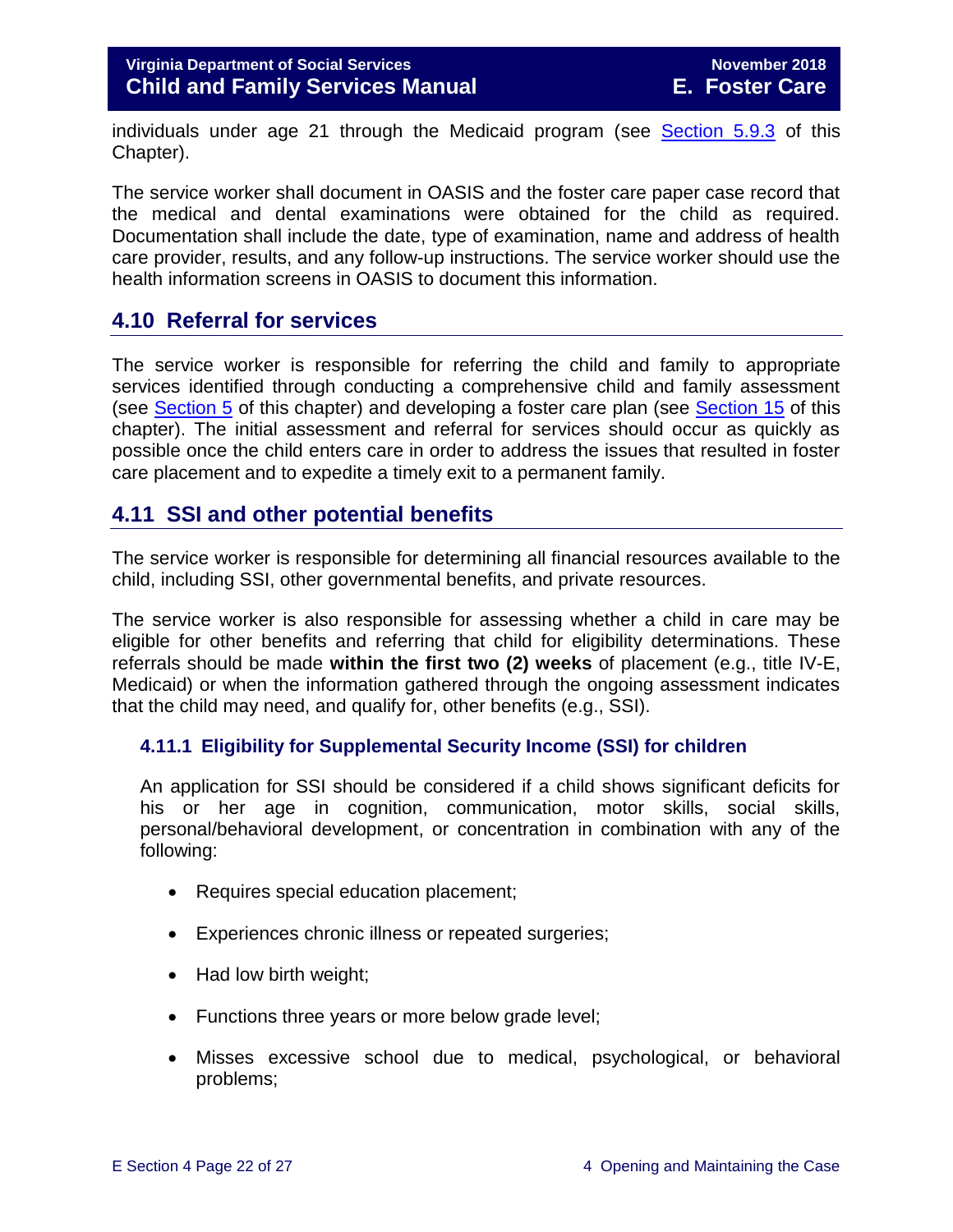- Has one of the following diagnoses: organic mental disorders; schizophrenia, delusional, schizoaffective, or other psychotic disorders; mood disorders; mental retardation; anxiety disorders; somatoform, eating, and tic disorders; personality disorders; psychoactive substance dependence disorders; autistic disorder; attention deficit disorder; or developmental and emotional disorder of newborn and younger infants;
- Receives multi-disciplinary therapies; i.e., speech, physical, occupational, psychological, etc.;
- Requires highly supportive or structured settings to function;
- Requires adaptations (wheel chairs) to function;
- Has a condition which will be fatal within a year;
- Has complete or marked inability to stand or walk;
- Has impairment causing complete inability to function independently away from home within age appropriate norms;
- Has had more than five foster home placements due to difficulty of care;
- Has major congenital organ dysfunction that may lead to death if not surgically corrected by age 1;
- Has marked restriction in performing activities of daily living; or
- Has a history of placement in treatment foster care, group homes, or residential treatment facilities due to medical, psychological, or behavioral reasons or need for intensive support services.

#### <span id="page-22-0"></span>**4.11.2 Representative payee**

For children in foster care, the LDSS will generally serve as the representative payee for a child receiving Social Security benefits. As representative payee, the LDSS will receive the benefits and is responsible for ensuring that benefits are used to meet the needs of the child and accounting for the use of funds.

The Social Security Administration provides an online Guide for Organizational [Representative Payees](https://www.ssa.gov/payee/NewGuide/toc.htm) on its website.

#### <span id="page-22-1"></span>**4.11.3 Special welfare accounts**

When a child leaves foster care, all unspent funds paid to the child from the Social Security Administration, and placed in the special welfare account, shall be returned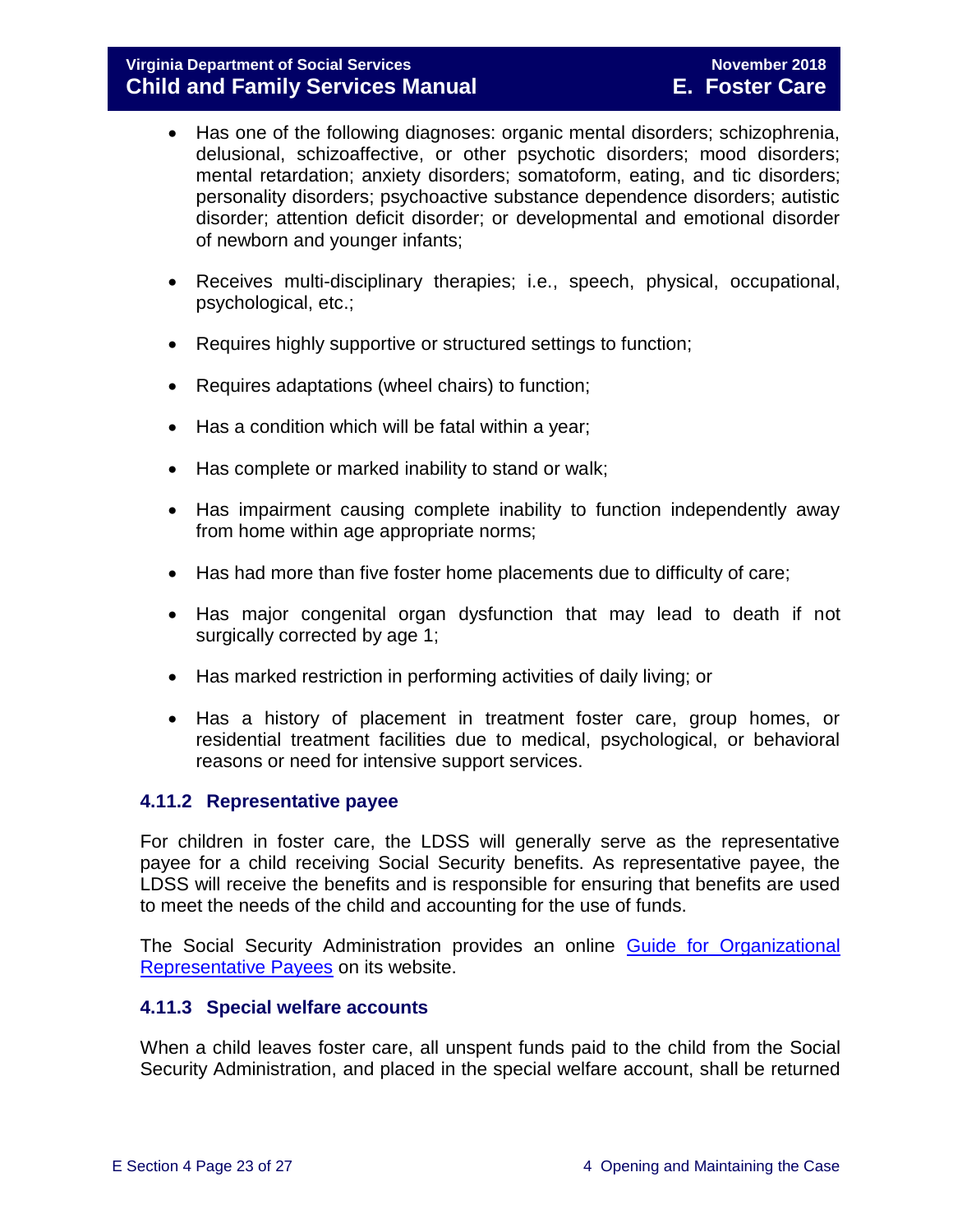to the Social Security Administration, including SSA/SSI savings, other investments, and interest earned on the funds.

If the child in foster care has remaining unspent funds other than saved SSA/SSI benefits upon leaving custody of the LDSS, they shall be paid to the child or the parent or guardian, in accordance with  $\S$  [63.2-314](http://law.lis.virginia.gov/vacode/63.2-314/) Code of Virginia.

When a child receives a retroactive lump sum SSI payment, the LDSS shall establish a Special Welfare Account for the child and may only expend the funds in accordance with requirements as determined by the Social Security Administration (see [Section](file://///Vaultcelerra.co.dss.state.va.us/Workgroup/Family_Services/DFS%20Child%20and%20Family%20Services%20Manual/E.%20Foster%20Care/Foster%20Care%20June%202017/section_4_opening_and_maintaining_case.docx) 4.11.4).

#### <span id="page-23-0"></span>**4.11.3.1 Using funds from special welfare accounts**

All recurring monthly benefits, including SSI, SSA, and Veterans Affairs, for the child are to be placed in a special welfare account in the name of the child to be used for expenses on behalf of the child. For more information on the [special](http://localagency.dss.state.va.us/divisions/dof/files/local_support/finance_guidelines_manual/by_section/reimbursement/section_3.50_-_special_welfare.pdf)  [welfare account,](http://localagency.dss.state.va.us/divisions/dof/files/local_support/finance_guidelines_manual/by_section/reimbursement/section_3.50_-_special_welfare.pdf) see the VDSS Finance Guidelines Manual.

- Accumulated funds in a special welfare account may be used to meet the current and future needs of the child  $(§ 63.2-320)$  $(§ 63.2-320)$ . These funds are to be used to reimburse expenditures on behalf of the child for maintenance, medical expenses not covered by Medicaid, and services.
- Funds in excess of those used to reimburse expenditures for the child are to be used for savings for the child or for the personal needs of the child. The worker, in consultation with the parents and foster parents, is responsible for identifying how these excess funds are to be used.
- For title IV-E eligible children, the resource maximum for title IV-E has increased to \$10,000. Children in foster care may accumulate combined resource/funds to a maximum of \$10,000 before becoming ineligible for title IV-E.
- For non-title IV-E children, the limit has not changed. If funds accumulate in excess of \$2,000 in an account, the child may become ineligible for SSI and non-title IV-E Medicaid.
- If the LDSS cannot maintain a child's special welfare account below the resource level, it can establish an irrevocable trust account. This irrevocable trust account will allow resources to accumulate over the resource level, while not making the child ineligible for future benefits.

The LDSS should consult with an attorney to ensure the irrevocable trust accounts are set up properly. The trust fund shall have a maturity date restricted to a birth date or date of custody transfer from the LDSS. Under no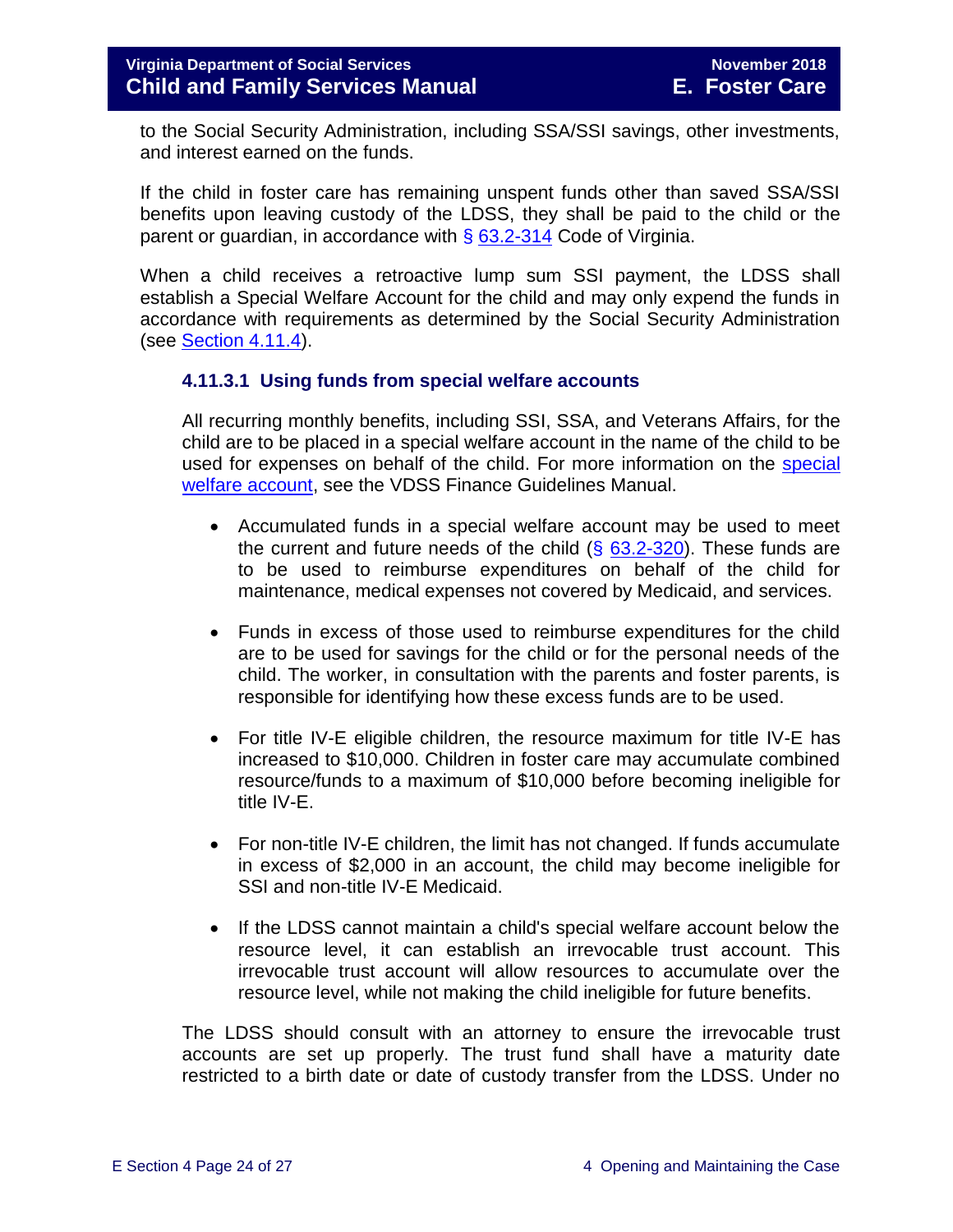circumstances can the child or LDSS have access to the trust funds prior to the maturity date.

The size of the trust fund may affect the child's eligibility for title IV-E, Medicaid, and SSI. The worker should consult with benefits program staff when establishing a trust fund regarding the amount of funds in the trust.

#### <span id="page-24-0"></span>**4.11.4 Lump sum retroactive SSI payments**

When a child receives an initial retroactive lump sum SSI payment and the retroactive amount covers more than six (6) months, the LDSS shall establish a separate "dedicated account" in a financial institution as per the finance guidance [manual, section 3.50,](http://spark.dss.virginia.gov/divisions/dof/files/local_support/finance_guidelines_manual/by_section/reimbursement/section_3.50_-_special_welfare.pdf) for the initial lump sum payment and keep these funds separate from the child's other resources. These funds do not count as income to the individual/child.

The LDSS shall not spend the lump sum funds to reimburse maintenance costs. (Only ongoing monthly SSI payments may be used to reimburse maintenance costs). Lump sum funds of greater than six (6) months may be used only for medical treatment, education, or job skills training if related to the child's impairment, personal needs assistance, special equipment, housing modification, therapy or rehabilitation, or other items or services as SSA deems appropriate. Other items have been defined as the following:

- Specialized child care or special education not included in the child's special education program.
- Food and veterinary care for a quide dog.
- Repair of walls, carpets, or furnishings that have been damaged by a child with a mental impairment.
- Counseling, crisis intervention, respite, or treatment foster care services not covered by health insurance or public service program.
- Repayment of a past debt, including reimbursement of a creditor payee, if the items or services provided were related to the child's impairment and benefited the child.
- Personal aids to facilitate living and learning, such as assistive technology for communication and mobility, modified instructional materials, and specialized transportation.
- Special food for children with dietary needs or diapers for older, incontinent children.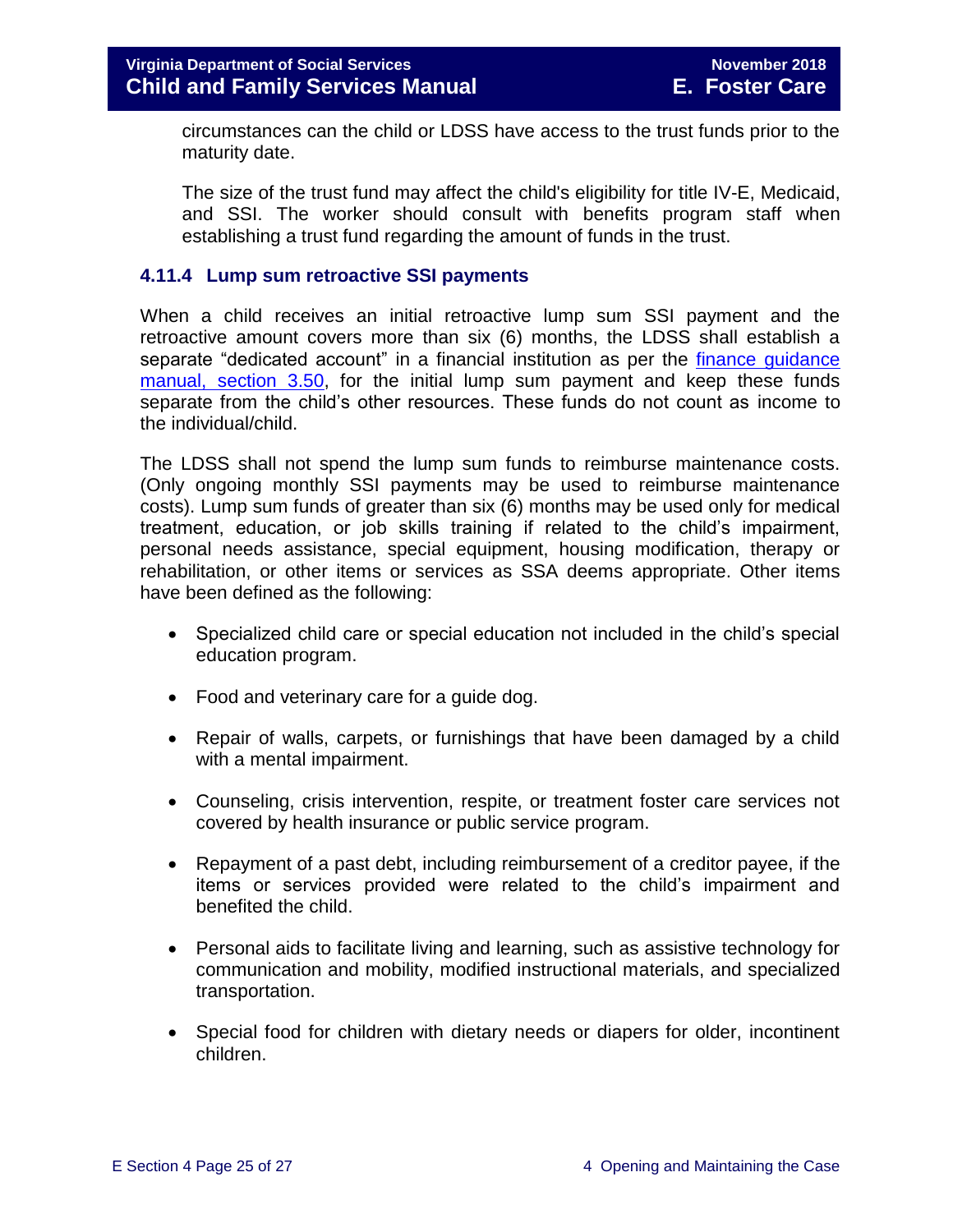• Increased electrical bills resulting from needed mechanical devices that constantly run.

Impact on eligibility for other resources: accumulated retroactive funds in dedicated accounts do not affect SSI eligibility. The child's title IV-E eligibility may be affected if the child is not SSI eligible when the retroactive benefits are received.

The LDSS should obtain approval from their local SSA office regarding reimbursement of expenditures from the retroactive lump sum payment if they have questions about the appropriateness of a reimbursement. The LDSS is held liable for these funds if they are not used in accordance with the Social Security Administration guidelines. The LDSS will be required to reimburse SSA for the misappropriation of any funds identified by the SSA from the dedicated account.

#### <span id="page-25-0"></span>**4.11.5 Other governmental benefits to which child may be entitled**

The child may be entitled to certain benefits because of the death or disability of a parent. These include Veterans Affairs (VA), Social Security (SSA), Railroad Retirement, etc.

The Social Security Administration provides information on the types of benefits and eligible children at Social Security Benefits: [Understanding the benefits.](https://www.ssa.gov/pubs/EN-05-10024.pdf) The service worker should contact the local Social Security office to confirm if a child may be eligible for social security benefits.

The child may be eligible for medical services under the Champus/Tricare program, if a parent is in military service.

# <span id="page-25-1"></span>**4.12 Setting up payment process for providers**

The service worker is responsible for ensuring that the foster parents and other service providers receive appropriate and timely payments. Timely payments should be made within the month following the month when services were provided to a child. Other local policies and procedures related to payment should be explained to the provider.

# <span id="page-25-2"></span>**4.13 Starting a Lifebook**

A Lifebook is important for children entering foster care. Children entering foster care leave behind everything that is known and familiar and often lose the tangible memories that most people take for granted. A lifebook gives them a connection to who they are and where they came from in an immediate, organized format. Starting and maintaining a lifebook gives a child an opportunity to recognize his identity. A lifebook is a scrapbook like creation that records a child's life, how he entered foster care, his experiences with different families, and his feelings along the way. Lifebooks are unique in that they document the journey, both good and bad. This book records the love shared by birth families, their foster families, and other people that pass through their lives.